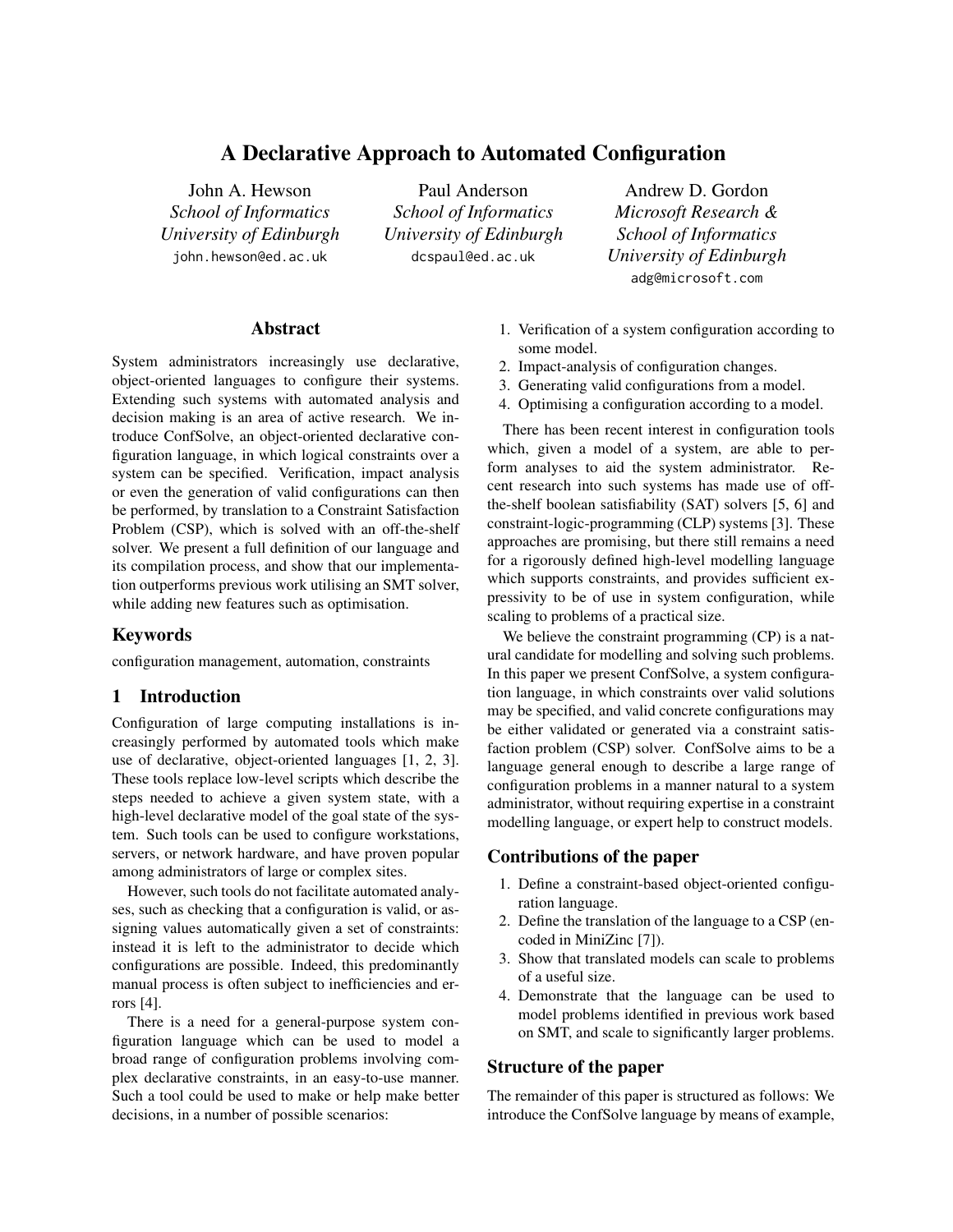give an overview of the MiniZinc constraint language, present the abstract grammar of ConfSolve, describe its type system, and describe a method for its transformation into MiniZinc. Finally, we provide experimental results demonstrating that our method outperforms previous work, before discussing the implications and directions for future work.

## <span id="page-1-0"></span>2 Modelling with ConfSolve

ConfSolve provides the user with an object-oriented declarative language, with a Java-like syntax, which adheres to several key principles:

- 1. Order never matters. Declaration and usage can occur in any order with no difference in meaning.
- 2. Everything is an expression, except declarations.
- 3. All classes are equal: there are no built-in classes with special meanings such as Machine or File.

Variables and Classes: A ConfSolve model consists of a global scope in which strongly-typed variables, classes, and enumerations may be declared. For example, a simple machine may be defined as:

```
enum OperatingSystem { Windows, UNIX, OSX }
class Machine {
```

```
var os as OperatingSystem;
 var cpus as 1..4;
 var memory as int;
}
```

```
var m0 as Machine;
```
In which m0 is a Machine object in the global scope, with members os, an enumeration; cpus, an integer subrange; and memory, an unbounded integer.

Member variables may also declare objects, allowing the nesting of child objects within a parent object. For example, we could add a network interface to the machine definition:

```
class Machine {
  ...
 var en0 as NetworkInterface;
}
class NetworkInterface {
 var subnet as 0..3;
}
```
An instance of NetworkInterface will be created whenever a Machine is instantiated. The lifetime of the NetworkInterface instance is tied to that of its parent object, and is not shared between different instances of Machine.

Inheritance: Objects support classical single inheritance via abstract classes. For example, we declare a class model machine-roles, with specialised subclasses for web servers:

```
abstract class Role {
  var machine as ref Machine;
}
class WebServer extends Role {
  var port as 0..65535;
}
```
References: Associations between objects are modelled using reference types. References are handles to objects elsewhere in the model, which cannot be null. Consider an instance of the web server role:

```
var ws1 as WebServer;
```
In the previous declaration of the Role class, the variable machine was declared as a Machine reference. Thus w1 contains a reference to a machine, in this case it will refer to m0, as it is the only machine we have so far declared. The solver will automatically assign the value of a reference to any instance of the appropriate type, so if we always wanted ws1 to run on m1 we would also need to write:

 $ws1.machine = m1;$ 

Which is an example of an equality constraint.

Constraints: Constraints are expressions which must hold in any solution to the model. For example, introducing a database-server role which can be either a slave or master, and must be peered with another slave or master, as appropriate:

```
enum DatabaseRole { Master, Slave }
class DatabaseServer extends Role {
  var role as DatabaseRole;
  // slave or master
  var peer as ref DatabaseServer;
  // the peer cannot be itself
  peer != this;
  // a master's peer must be a slave,
  // and a slave's peer must be a master
  role != peer.role;
}
```
This allow us to define two database server roles: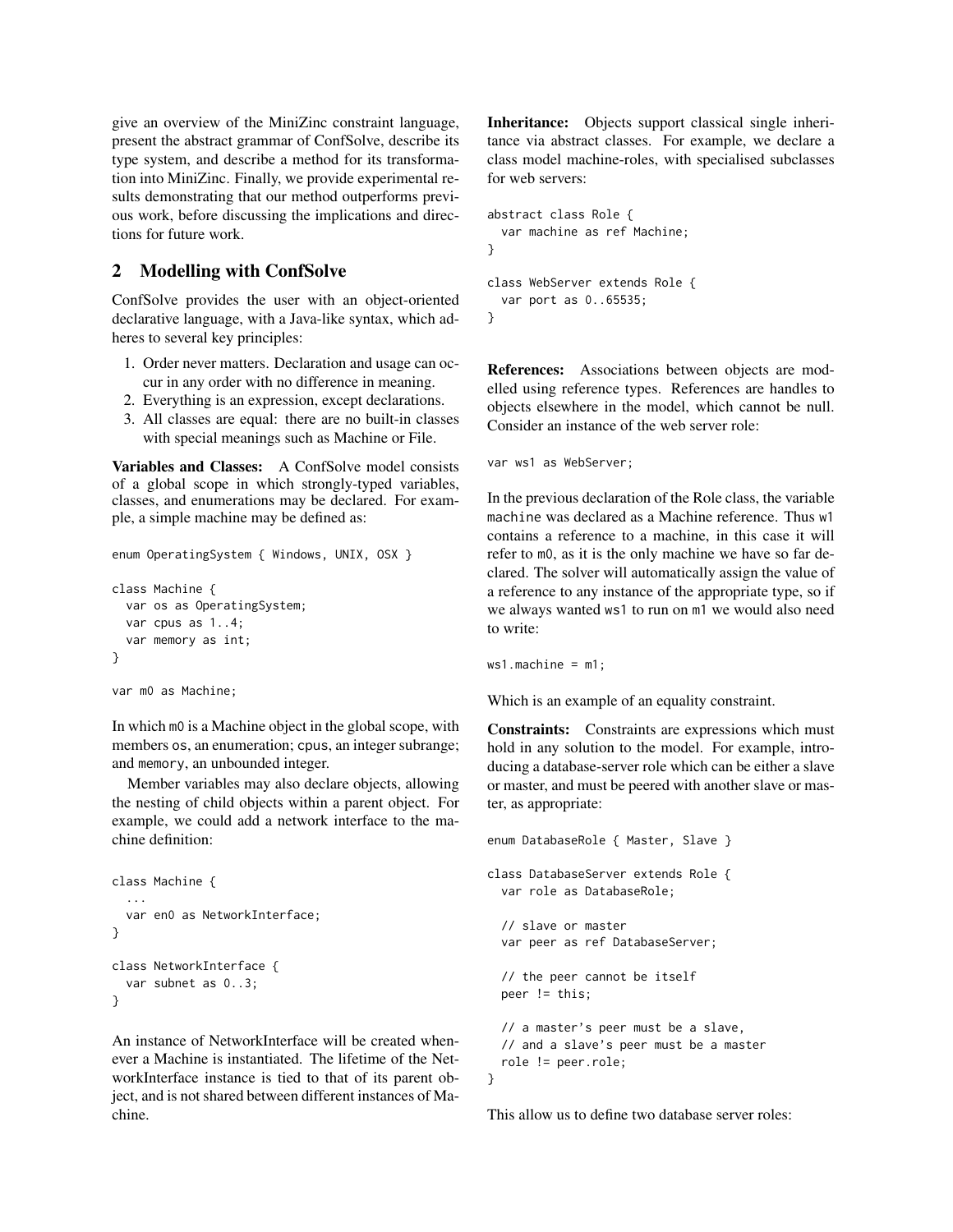```
var masterDB as DatabaseServer;
masterDB.role = DatabaseRole.Master;
masterDB.peer = slaveDB;
var slaveDB as DatabaseServer;
```

```
slaveDB.role = DatabaseRole.Slave;
slaveDB.peer = masterDB;
```
Likewise we may define logical boot-disks on a SAN for each physical machine, and assign logical boot-disks to the two roles:

```
var db_disk as LogicalDisk;
db_disk.capacityGB = 2048;
```

```
var web_disk as LogicalDisk;
web_disk.capacityGB = 10;
```
Udating the declarations of Machine, WebServer and DatabaseServer with:

```
class Machine {
 var bootDisk as ref LogicalDisk;
}
class WebServer extends Role {
  ...
 machine.bootDisk = web_disk;
}
class DatabaseServer extends Role {
  ...
 machine.bootDisk = db_disk;
}
```
Sets and Quantifiers: Sets of variables may be declared, for example 10 web servers:

```
var webServers as WebServer[10];
```
A quantified constraint over the members of webServers can ensure that each server's port is set to 80, as long as the role is not running on m0:

```
forall ws in webServers where ws.machine != m0 {
 ws.port = 80;};
```
As the port of m0 is not constrained, the solver is free to choose its value. Should we want to specify it ourselves, we could write:

 $m0.$ port = 443;

So far our model contains only one Machine, m0, let's declare a class to describe a rack of 24 machines:

```
class Rack {
  var machines as Machine[24];
}
var r1 as Rack;
var r2 as Rack;
```
Here machines is declared as a set of objects, 24 new instances of Machine will be created as children of each Rack instance, in this case r1.

Given the following constraints, which place the master and slave databases in different racks:

masterDB.machine in r1; slaveDB.machine in r2;

If rack r2 fails, is there a valid solution? The answer is clearly no, and we can perform a quick impact analysis of such a failure by simply commenting out r2. Alternatively we could modify the definition of a Role to be:

```
abstract class Role {
  var machine as ref Machine;
  machine in r2.machines = false;
}
```
In either case ConfSolve will report that there is no valid solution to the model.

Optimisation Minimisation and maximisation constraints may be used for any solver-populated variable. The solver will find not just a valid value, but an optimal value, given some expression to be maximised or minimised. For example, if we prefer database masters and slaves to be in different racks, but this is not a hard constraint, then we can remove the constraints:

```
masterDB.machine in r1;
slaveDB.machine in r2;
```
Replacing them with a constraint maximising the number of machines with peers on different racks:

```
var databases as ref DatabaseServer[2];
var racks as ref Rack[2];
maximize sum r in racks {
  count (db in databases
    where db.machine in r.machines
      != db.peer.machine in r.machines);
};
```
Output The final output of the ConfSolve compiler, once solving is complete, is an object-tree in a format similar to the popular JSON (JavaScript Object Notation) format, which we call CSON (ConfSolve Output Notation). We describe CSON in full in Section [6.3.](#page-12-0) For example, the CSON corresponding to a model containing only m0 is as follows: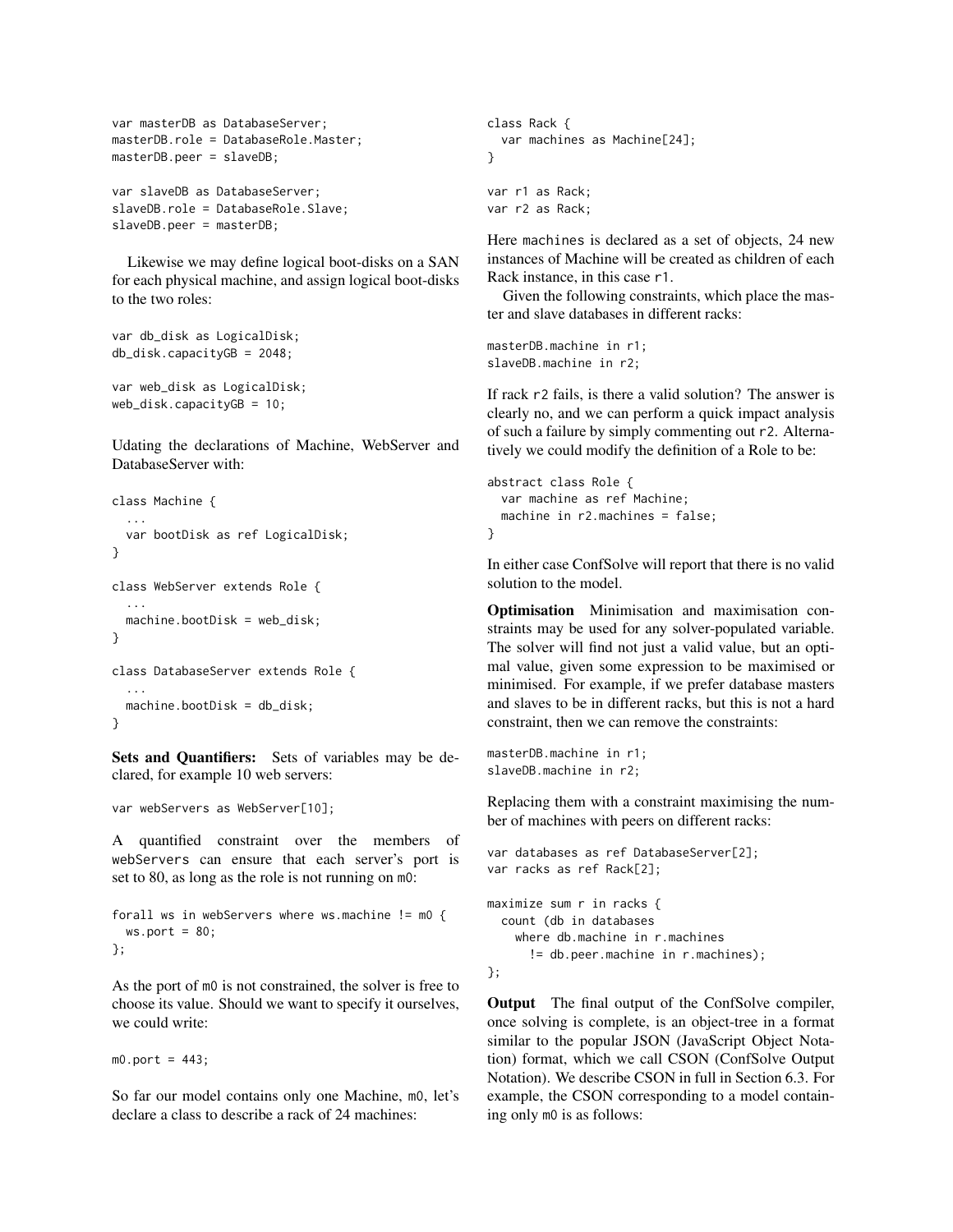```
{
  m0: Machine {
    os: OperatingSystem.UNIX,
    cpus: int 4,
    memory: int 1024,
    en0: NetworkInterface {
      subnet: 0,
    },
    bootDisk: ref LogicalDisk web_disk,
  },
 web_disk: LogicalDisk {
    capacityGB: int 10,
  },
}
```
## <span id="page-3-0"></span>3 Core Syntax of ConfSolve

This section describes the abstract grammar of ConfSolve, which is independent of the concrete grammar which we chose for our implementation, and does not include concrete syntax such as semicolons, comments, or whitespace rules. This provides a concise description of the language, free from unnecessary detail. It also allows others to use their own concrete syntax, but adopt the ConfSolve abstract syntax tree (AST) in order to apply the same translation steps to target MiniZinc.

To avoid redundancy, we first define a minimal core language, and then a series of derived constructs which are defined in terms of the core language.

### Syntax of Types:

|                  | $S ::= \{i_1, \ldots, i_n\}$ integer subset |
|------------------|---------------------------------------------|
| $T ::=$          | type                                        |
| bool             | boolean                                     |
| int              | integer                                     |
| S                | integer subset                              |
| $\boldsymbol{u}$ | enumeration                                 |
| $\mathcal{C}$    | object                                      |
| $T\Box$          | set of $T$                                  |
| c n              | set of objects, with cardinality $n$        |
|                  |                                             |

Identifiers are represented by metavariables: *c* is a class name, *v* is a variable name, *u* is an enum name, *ai* is an enum member, *l* is a field name; *i*, *m* and *n* are integers; and *b* is a boolean: true or false.

A ConfSolve type is either a boolean, and unbounded integer, an finite subset of integers, an enumeration, and object, a set of any of those, or a set of objects with a fixed cardinality. Nesting of set types is not supported, as there is no direct way to represent sets of sets in MiniZinc, however an object may contain a set field, which may itself contain objects, giving the user the means to model arbitrary nesting via objects. Variable declarations may not be of type *c*[], which is reserved for use during type checking (see section [4\)](#page-5-0).

Integers are the only unbounded type in ConfSolve, as is the case in MiniZinc. Consequently a set of int cannot be declared, a restriction which we formally impose when we describe the type system in section [4.](#page-5-0) This restriction stems from the fact that quantifiers are unrolled as part of the MiniZinc to FlatZinc compilation process, which is not possible when the domain of the quantifier is infinite. As it is usually undesirable to have unbounded models, it is worth observing that the benefit of the int type is that it allows constants whose domain is not known to be declared and assigned separately. Thus one can define var *id* as int and later write the constraint  $id = 4$ . It also allows the user to avoid having to specify the domain of functionally defined variable values which ultimately depend on only variables with finite domains, for example the domain of  $x = 5 * y + 3$ , where *y* is a constant defined elsewhere.

To reduce the complexity of the MiniZinc encoding, sets of objects  $c[n]$  have the same upper and lower bound *n* on their cardinality. As an alternative, the user may instead use a fixed cardinality set of objects, and a variable cardinality set of references with a constraint that the latter must be resolved to only members of the former. The derived expressions in Section [3.1](#page-4-0) address the declaration of such fixed-cardinality sets.

#### Syntax of Expressions:

| $e ::=$                                | expression       |
|----------------------------------------|------------------|
| this                                   | current object   |
| $\mathcal V$                           | variable         |
| e.l                                    | field access     |
| u.a                                    | enum member      |
| e.size                                 | set cardinality  |
| $e_1$ BinOp $e_2$                      | binary operator  |
| Fold (v in $e_1$ where $e_2$ ) $(e_3)$ | fold             |
| <b>bool2int</b> $(e)$                  | cast bool to int |
| $-e$                                   | negation         |
| !e                                     | logical not      |
| $[e_1,\ldots,e_n]$                     | set literal      |
| b                                      | boolean literal  |
| i                                      | integer literal  |
| (e)                                    | parenthesis      |
| $Fold ::=$                             | fold operator    |
| forall $\vert$ exists                  | quantification   |
| sum                                    | summation        |
|                                        |                  |

Variables, constants, binary and unary operators, and parenthetical expressions are defined in the standard manner. Object field access *e*.*l* evaluates to the field *l* of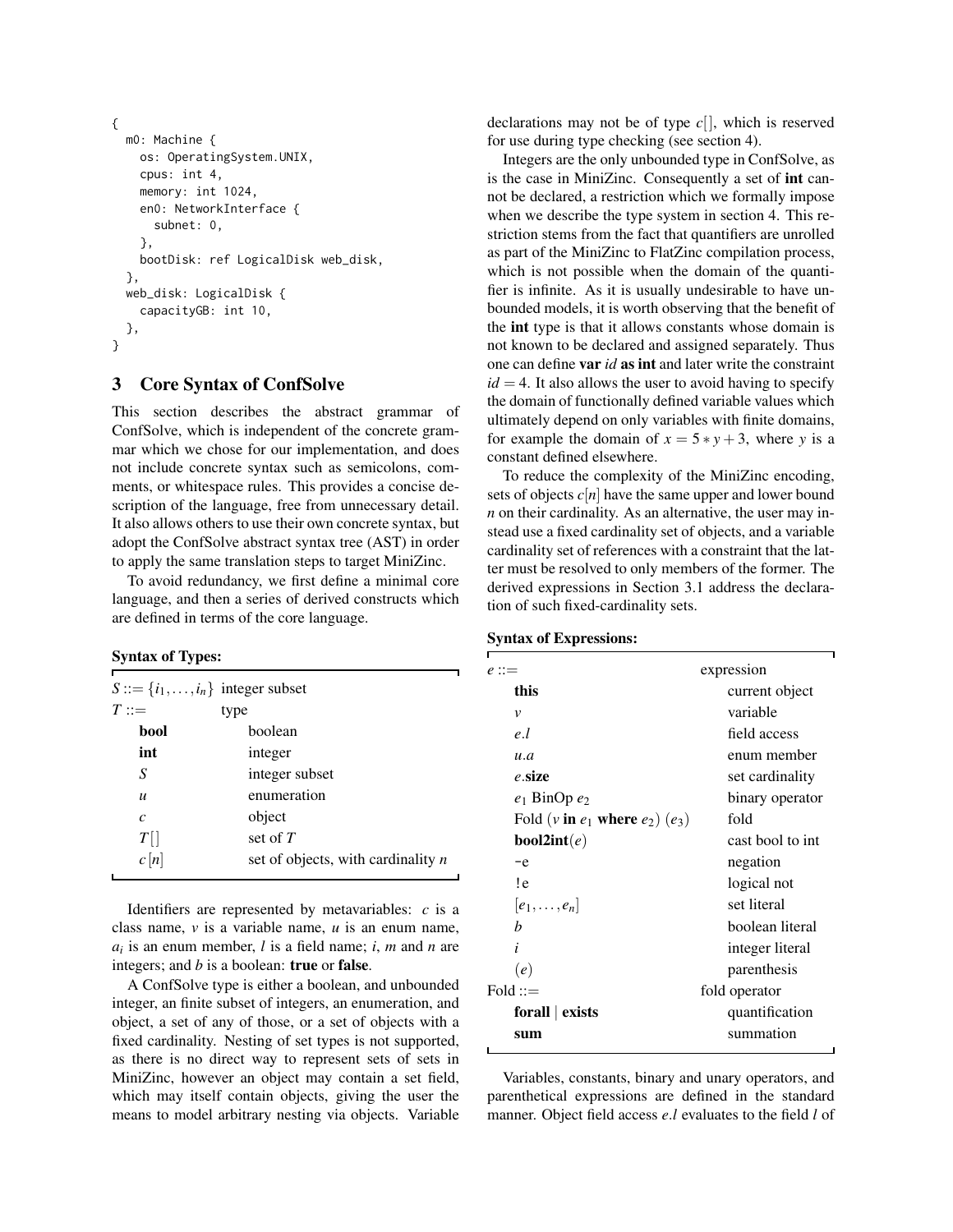object *e*. Enum constants are written in a fully-qualified manner as *u.a*, where *u* is the name of the enumeration and *a* is a constituent member. The current object can be accessed via this within the body of a ClassDecl. For expressions with set-type, *e*.size evaluates to the cardinality of the set given by *e*. Three folds over sets are defined: universal quantification, forall, existential quantification, exists, and summation, sum. Folds include a where expression which filters the set prior to evaluating the fold. Finally, the function bool2int provides type-casting between boolean and integer types.

### Binary Operators:

| $BinOp ::=$                             | binary operator |
|-----------------------------------------|-----------------|
| $=$   >   > =   <   < $=$   in   subset | relational      |
| union   intersection                    | set             |
| $88$         ->   <->                   | logical         |
| $+$   -   /   *   ^   mod               | arithmetic      |
|                                         |                 |

Relational operators use the standard C-like notation, with the addition of **in** which is the set membership operator ∈, and subset which is the subset operator ⊂. Logical operators are *and*, *or*, *implies*, and *biconditional*. Arithmetic operators are standard, where ˆ is exponentiation, and mod is modulo.

### Syntax of Models:

| $Model ::=$                      | model            |
|----------------------------------|------------------|
| Declaration*                     | declarations     |
| Declaration $ ::=$               | declaration      |
| ClassDecl                        | class decl.      |
| EnumDecl                         | enum decl.       |
| VarDecl                          | var decl.        |
| Constraint                       | constraint       |
| $ClassDec1 ::=$                  | class decl.      |
| abstract? class c extends $c'$ { |                  |
| (VarDecl   Constraint)*          |                  |
| ł                                |                  |
| $EnumDecl ::=$                   | enum decl.       |
| enum $u \{a_1, \ldots, a_n\}$    |                  |
| $VarDecl ::=$                    | variable decl.   |
| var $\nu$ as $T$                 |                  |
| var $v$ as ref $c$               | object reference |
| $Constant ::=$                   | constraint       |
| e                                | hard constraint  |
| maximize e                       | soft constraint  |

Identifiers are represented by metavariables: *c* is a class name, *v* is a variable name, *u* is an enum name, *ai* is an enum member, *l* is a field name; *i*, *m* and *n* are integers.

A model consists of a series of declarations, of either classes, enumerations, variables, or constraints. A class declaration may contain any number of nested variable or constraint declarations, and it may extend another class.

A declaration **class**  $c$  **extends**  $c'$  is well-formed if and only if, there is a well-formed class declaration for  $c'$ and the inheritance hierarchy is acyclic, or if  $c'$  is the top class, denoted by the distinguished name ∅. A wellformed class may contain duplicate field names.

Enumerations consist of a name and a non-empty a set of identifiers, which defines its members. Variables are always declared with a type *T*. Object reference variables may be declared using **var**  $\nu$  **as ref**  $c$ . This creates a reference which will resolve at solve-time to an instance of *c* elsewhere in the model, whereas the declaration var *v* as *c* allocates a new instance of *c*.

### <span id="page-4-0"></span>3.1 Derived Syntax

The grammar above describes the core of the ConfSolve language. The full language contains a number of constructs which are derived from the core language, to keep the core and its translation as simple as possible. These syntactic re-write rules are performed by the parser in our implementation. The relation  $\triangleq$  means "equal by definition".

### Derived Declarations:

| <b>class</b> c { (VarDecl   Constraint)* } $\triangleq$<br>class c extends $\varnothing$ { (VarDecl   Constraint)* } |  |
|----------------------------------------------------------------------------------------------------------------------|--|
| var v as $m \cdot n \triangleq$<br>var v as $\{x \mid x \in \mathbb{N}, x \ge m \land x \le n\}$                     |  |
| var v as $T[mn] \triangleq$<br>var $\nu$ as $T[\cdot]$<br>$v.\text{size} \ge m \&& v.\text{size} \le n$              |  |
| minimize $e \triangleq$ maximize $-e$                                                                                |  |

Classes without a base type extend the top class, denoted by the distinguished name ∅. Integer subsets may be declared as ranges. Variable cardinality sets are given a shorthand notation. Minimisation is defined as negated maximisation.

### Derived Expressions:

Fold  $(x \text{ in } e_1)$   $(e_2) \triangleq$ Fold  $(x \text{ in } e_1 \text{ where true})$   $(e_2)$ count  $(x \text{ in } e_1 \text{ where } e_2) \triangleq$ sum  $(x \text{ in } e_1 \text{ where } e_2)$  (1) count  $(x \text{ in } e_1) \triangleq$ count  $(x \in e_1)$  where true)

$$
e_1! = e_2 \triangleq !(e_1 = e_2)
$$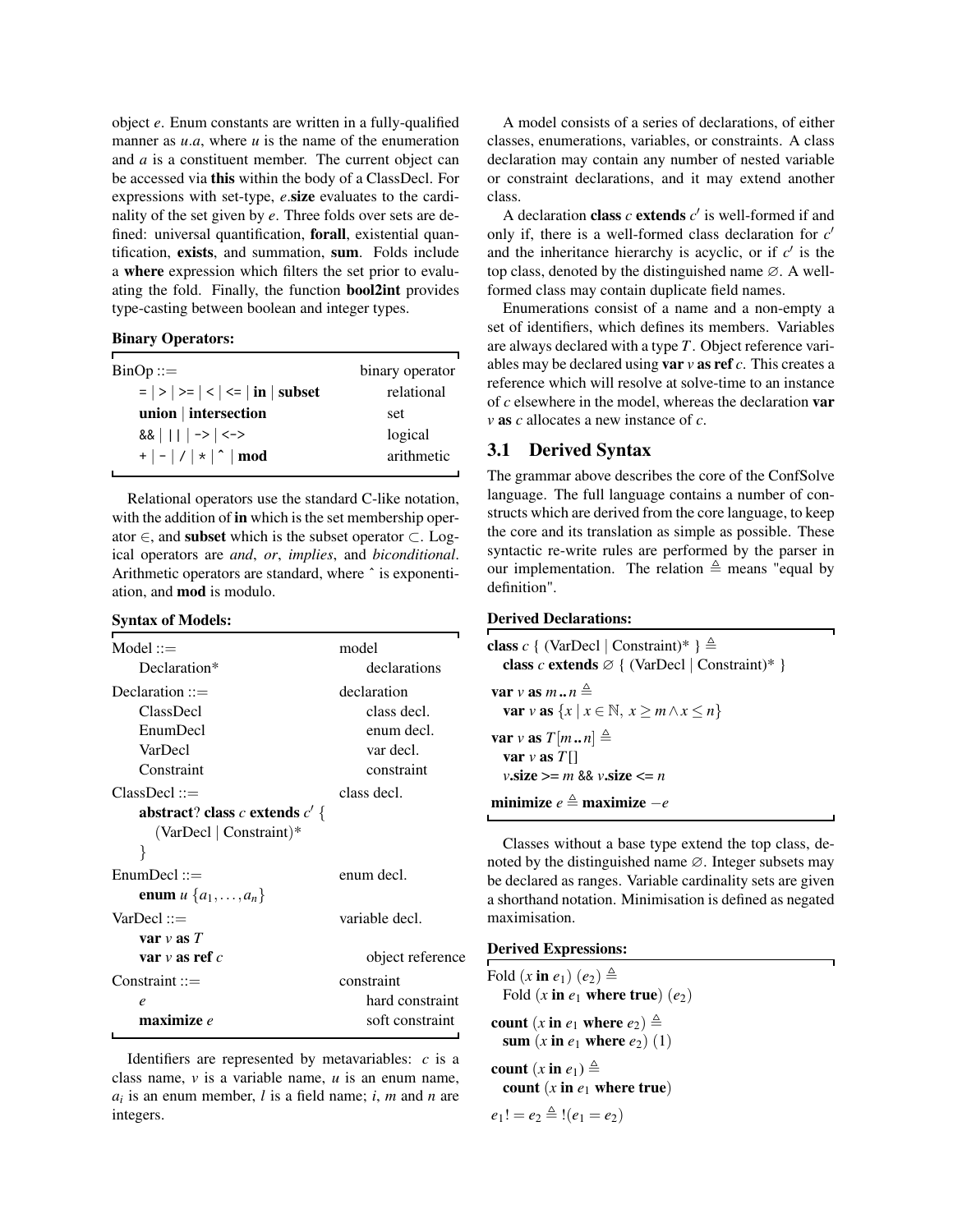$$
\{e_1;\ldots;e_n\}\triangleq(e_1\wedge\cdots\wedge e_n)
$$

Quantifiers without filters are defined as having an always-true filter. The body of a forall expression is defined as the logical conjunction of its sub-expressions. The count expression is defined in terms of summation. The "not equals" operator is defined as negated equality. Finally, a semicolon-delimited expression block is defined as the conjunction of its sub-expressions.

## <span id="page-5-0"></span>4 Type System

From the information presented so far, we are able to recognise a syntactically correct ConfSolve program. However, not all syntactically correct ConfSolve programs are well-formed. For example, a program which compares booleans with integers, declares a set of int, or makes use of undeclared variables. To complete our description of ConfSolve, it is necessary to describe its type system.

Static typing serves two purposes, firstly to provide a level of compile-time safety, and secondly to satisfy the CSP solver's requirement that a domain is specified for each variable. The smaller the domain, the better performance one can expect from the solver. This is why the type 1..3 is more desirable than the type int.

We formally specify ConfSolve's type system as a *proof system*, which is a declarative specification of the rules governing the assignment of types to expressions. This is separate from the actual type checking algorithm used in the ConfSolve compiler which implements these rules.

Within a proof system types are assigned to expressions via typing *judgements*, which are applied recursively, and take the form:

## (Name) *premises conclusion*

where premises may be written on multiple lines or separated with a space. Judgements which contain expressions require a *typing environment* to resolve variable names to their declared type, which is similar to the concept of a symbol table, used when implementing such systems.

### Environments:

| $E ::= v_1 : T_1, \ldots, v_n : T_n$ | type environments  |
|--------------------------------------|--------------------|
| $dom(v_1: T_1, , v_n: T_n) =$        | environment domain |
| $\{v_1,\ldots v_n\}$                 |                    |

We now begin the formal specification. Type system judgements may be made with respect to a typing environment *E*, of the form  $v_1 : T_1, \ldots, v_n : T_n$ , which assigns a type to each in-scope variable. We write  $\varnothing$  for the initial environment with an empty map.

#### Typing Judgements:

| $E \vdash \diamond$ | environment $E$ is well-formed       |
|---------------------|--------------------------------------|
| $\vdash T$          | the type $T$ is well-formed          |
| T<: T'              | type T is a subtype of $T'$          |
| $E \vdash e : T$    | in $E$ , expression $e$ has type $T$ |
|                     |                                      |

There are four judgements which we may make. That an environment is well formed, that a type is wellformed, that a type is a subtype of another, and that an expression has a given type.

#### Rules of Well-Formed Environments and Types:

Where **class** c **extends**  $c' \{ \ldots \}$  means that there exists such a declaration. Likewise for **enum**  $u \{a_i^{i \in 1..n}\}.$ 

| (Env Empty) (Env Var)                                                                                         |            |                           |                                                                | (Type Bool)                                   |
|---------------------------------------------------------------------------------------------------------------|------------|---------------------------|----------------------------------------------------------------|-----------------------------------------------|
|                                                                                                               |            |                           | $E \vdash \diamond$ $\vdash T \quad v \notin dom(E)$           |                                               |
| $\varnothing \vdash \vartriangle$                                                                             |            | $E, v: T \vdash \diamond$ |                                                                | $\vdash$ bool                                 |
| (Type Int) (Type Int Sub)                                                                                     |            |                           | (Type Enum)<br><b>enum</b> $u \{ a_i^{i \in 1n} \}$            |                                               |
| $\vdash$ int                                                                                                  | $\vdash$ S |                           | $\vdash u$                                                     |                                               |
| (Type Obj)<br>$c' \neq \varnothing \rightarrow \vdash c'$<br>class c extends $c' \, \{\ldots\}$<br>$\vdash c$ |            |                           | (Type Set)<br>$\vdash T \quad T \neq \text{int}$<br>$\vdash T$ | (Type Obj Set)<br>$\vdash c$<br>$\vdash c[n]$ |
|                                                                                                               |            |                           |                                                                |                                               |

A well-formed environment is either empty, or contains a mapping of variable names to types. A wellformed type is either a bool, and int, an enum, an integer subset, an object, a set of any type other than **int**, or a set of objects with a fixed cardinality. These rules and those which follow make use of definitions introduced in the syntax of types and expressions in section [3.](#page-3-0)

#### Rules of Subtyping

| (Extends)<br>class c extends $c' \{ \dots \}$                                | (Trans)<br>(Reflex)<br>$T \lt T'$<br>$\vdash T$<br>$T' \lt T''$ |  |  |
|------------------------------------------------------------------------------|-----------------------------------------------------------------|--|--|
| $c \lt c'$                                                                   | $T \lt: T$<br>$T\lt\cdot T''$                                   |  |  |
| (Set Subtype)<br>$T \lt T'$<br>$c \lt c'$<br>$T[] \lt: T'[]$<br>c[n] < c'[n] | (Obj n-Set Subtype)                                             |  |  |
| (Obj Set Subtype) (Int Sub)<br>$\vdash c$                                    | (Int Sub Union)                                                 |  |  |
| $c[n] \leq c[n]$                                                             | $S \lt: S \cup S'$<br>$S \lt$ : int                             |  |  |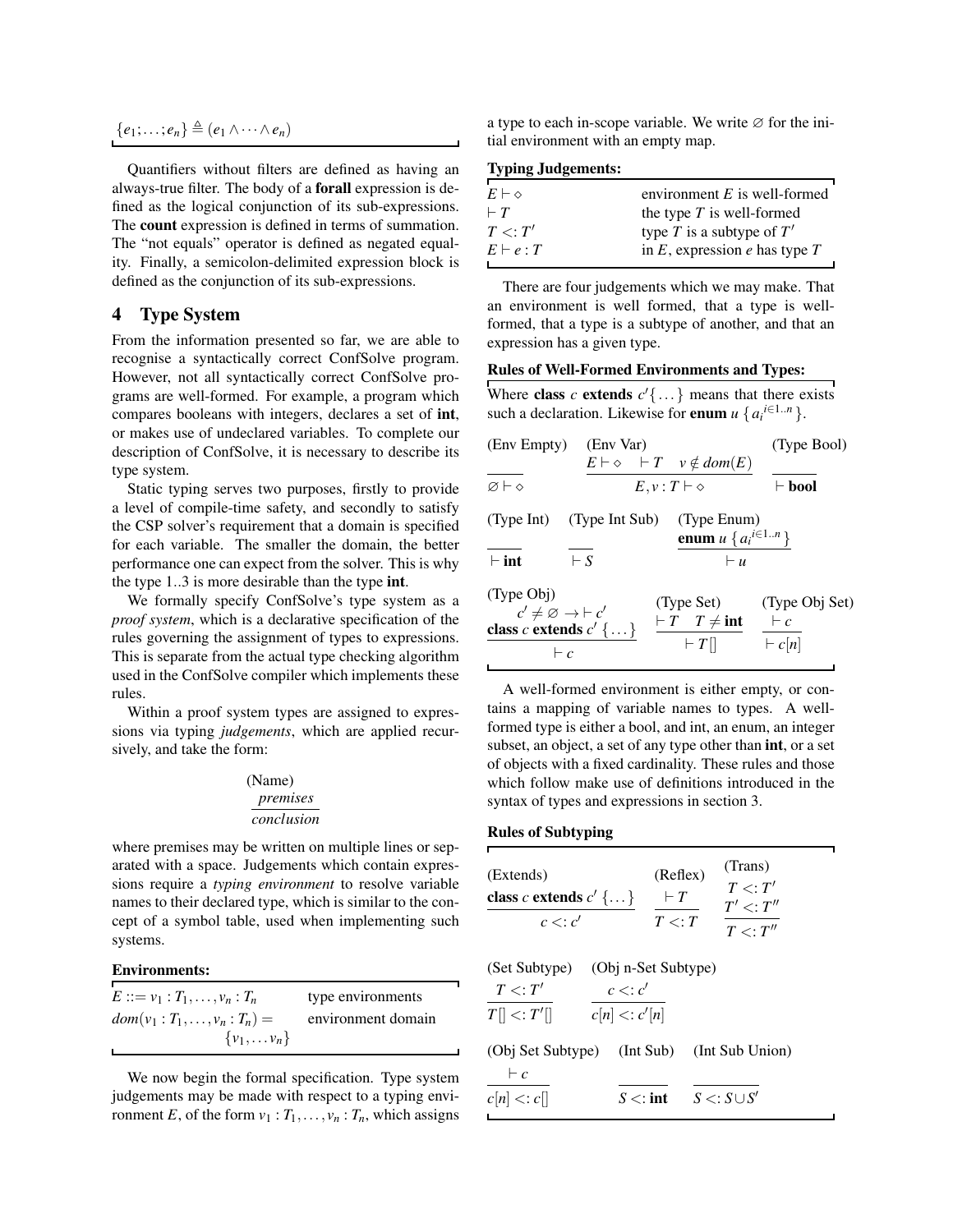Our rules of type assignment make heavy use of subtyping for all types, not just objects, in order to make the type-assignment rules simpler. The first three rules define the familiar rules of class-based inheritance, reflexivity (that a type is a subtype of itself) and transitivity (that a subtype is a subtype of any of its supertypes). The next three rules extend this notion to sets. The final two rules define integer subsets as a subtype of int, and that an integer subset is a subtype of the union between that subset and another subset. Thus  $\{1,2\} \leq \text{int}$ , the purpose of which will be explained shortly.

With all of the pre-requisites in place, we can finally present the rules of type assignment for expressions:

**Rules of Type Assignment:**  $E \vdash e : T$ 

| (Subsum)<br>(Var)<br>$E \vdash e : T$<br>T < T'<br>$E \vdash e : T'$                                                                                                 | $E \vdash \diamond$ $(v:T) \in E$<br>$E \vdash v : T$                                                                                           | (Bool Const)<br>$E\vdash\diamond$<br>$E \vdash b : \textbf{bool}$                                                                              |
|----------------------------------------------------------------------------------------------------------------------------------------------------------------------|-------------------------------------------------------------------------------------------------------------------------------------------------|------------------------------------------------------------------------------------------------------------------------------------------------|
| (Int Const) (Enum Const) (Set)<br>$E\vdash\diamond$<br>$E \vdash i : \{i\}$ $E \vdash u.a : u$                                                                       | $E\vdash\diamond$                                                                                                                               | $E \vdash e_i : T \quad \forall i \in 1n$<br>$E \vdash [e_1, \ldots, e_n] : T[]$                                                               |
| (Eq)<br>$E \vdash e_1 : T$<br>$E \vdash e_2 : T$<br>$E \vdash e_1 = e_2 : \textbf{bool}$                                                                             | (Ineq Op)<br>$\oplus \in \{>, \geq, \leq, \leq \}$<br>$E \vdash e_1$ : int<br>$E \vdash e_2$ : int<br>$E \vdash e_1 \oplus e_2 : \textbf{bool}$ |                                                                                                                                                |
| (InOp)<br>$E \vdash e_1 : T$<br>$E \vdash e_2 : T$<br>$E \vdash e_1$ in $e_2$ : bool $E \vdash e_1$ subset $e_2$ : bool                                              | (Subset Op)                                                                                                                                     | $E \vdash e_1 : T$<br>$E \vdash e_2 : T$                                                                                                       |
| (Logical Op)<br>$\oplus \in$ logical<br>$E \vdash e_1 : \textbf{bool}$<br>$E \vdash e_2 : \textbf{bool}$<br>$E \vdash e_1 \oplus e_2 : \textbf{bool}$                | (Set Op)                                                                                                                                        | $\oplus \in \{$ <b>union</b> , intersection $\}$<br>$E \vdash e_1 : T \parallel E \vdash e_2 : T \parallel$<br>$E \vdash e_1 \oplus e_2 : T$   |
| (Int Sub Set Op)<br>$\oplus \in \{$ <b>union</b> , intersection $\}$<br>$E \vdash e_1 : S_1$<br>$E \vdash e_2 : S_2$<br>$E \vdash e_1 \oplus e_2 : (S_1 \oplus S_2)$ |                                                                                                                                                 | (Arith Op Int)<br>$\oplus \in$ arithmetic<br>$E \vdash e_1$ : int<br>$E \vdash e_2 : \textbf{int}$<br>$E \vdash e_1 \oplus e_2 : \textbf{int}$ |

(Arith Op Int Sub)

| $(1 \text{ m})$ op the bab                                                                                                       |                       |
|----------------------------------------------------------------------------------------------------------------------------------|-----------------------|
| $\oplus \in$ arithmetic                                                                                                          |                       |
| $E \vdash e_1 : S_1 \quad E \vdash e_2 : S_2$                                                                                    |                       |
| $E \vdash e_1 \oplus e_2 : \{x_1 \oplus x_2 \mid x_1 \in S_1, x_2 \in S_2\}$                                                     |                       |
| (Dot)                                                                                                                            |                       |
| $E \vdash e : c \quad c \lt; : c' \quad j \in 1n$                                                                                | (This)                |
| class c extends $c'$ { var $l_i$ as $T_i^{i \in 1n}$ }                                                                           | $E\vdash \diamond$    |
| $E \vdash e.l_i : T_i$                                                                                                           | $E \vdash this_c : c$ |
| (Set Card)<br>(Channel)                                                                                                          |                       |
| $E \vdash e : T \parallel$<br>$E \vdash e : \textbf{int}$                                                                        |                       |
| $E \vdash e.\textsf{size}: \textsf{int}$ $E \vdash \textsf{int2bool}(e) : \textsf{bool}$                                         |                       |
| (Quant)                                                                                                                          |                       |
| Q $\in$ {forall, exists} $E \vdash e_1 : T$    <br>$E, v: T \vdash e_2 : \textbf{bool} \quad E, v: T \vdash e_3 : \textbf{bool}$ |                       |
| $E \vdash Q$ v in $e_1$ where $e_2$ $(e_3)$ : bool                                                                               |                       |
| (Sum)                                                                                                                            |                       |
| $E\vdash e_1 : T$                                                                                                                |                       |
| $E, v: T \vdash e_2 : \textbf{bool} \quad E, v: T \vdash e_3 : \textbf{int}$                                                     |                       |
| $E \vdash$ sum v in $e_1$ where $e_2$ $(e_3)$ : int                                                                              |                       |

The first rule is that of subsumption, that an expression of a type may also take any of its supertypes. This is followed by variable resolution in the environment, and boolean integer and enumeration constants. The type of an integer constant is a singleton set containing the constant's value. This is significant, because ConfSolve forbids sets of integers, thus the set literal  $[1,2,3]$  is legal in ConfSolve, having type  $\{1\} \cup \{2\} \cup \{3\} = \{1,2,3\}.$ Indeed, it is the reason why the integer literal 1 has type {1}, and why the type system makes an effort not to promote to integer subsets to int too readily.

The rules for comparisons (Eq)–(Logical Op) are relatively straightforward, and make heavy use of the subtyping rules. For example, recall that *S* is a subtype of int and is this subject to the rule (Ineq Op). Likewise, when we state that both expressions in the equality (Eq) rule must be of type *T*, that is not to say that they are of the same subtype, only that for both types there exists a common supertype for which they may be substituted.

The set operation (Set Op) follows a similar form, but (Int Sub Set Op) provides a specialised rule for handling integer subsets, which applies the intersection or union operator to the subset itself, as appropriate. The arithmetic operations (Arith Op Int) and (Arith Op Int Sub) follow this same pattern, with the latter being somewhat unusual. Namely, that for arithmetic operations between integer subsets, the resulting type is the integer subset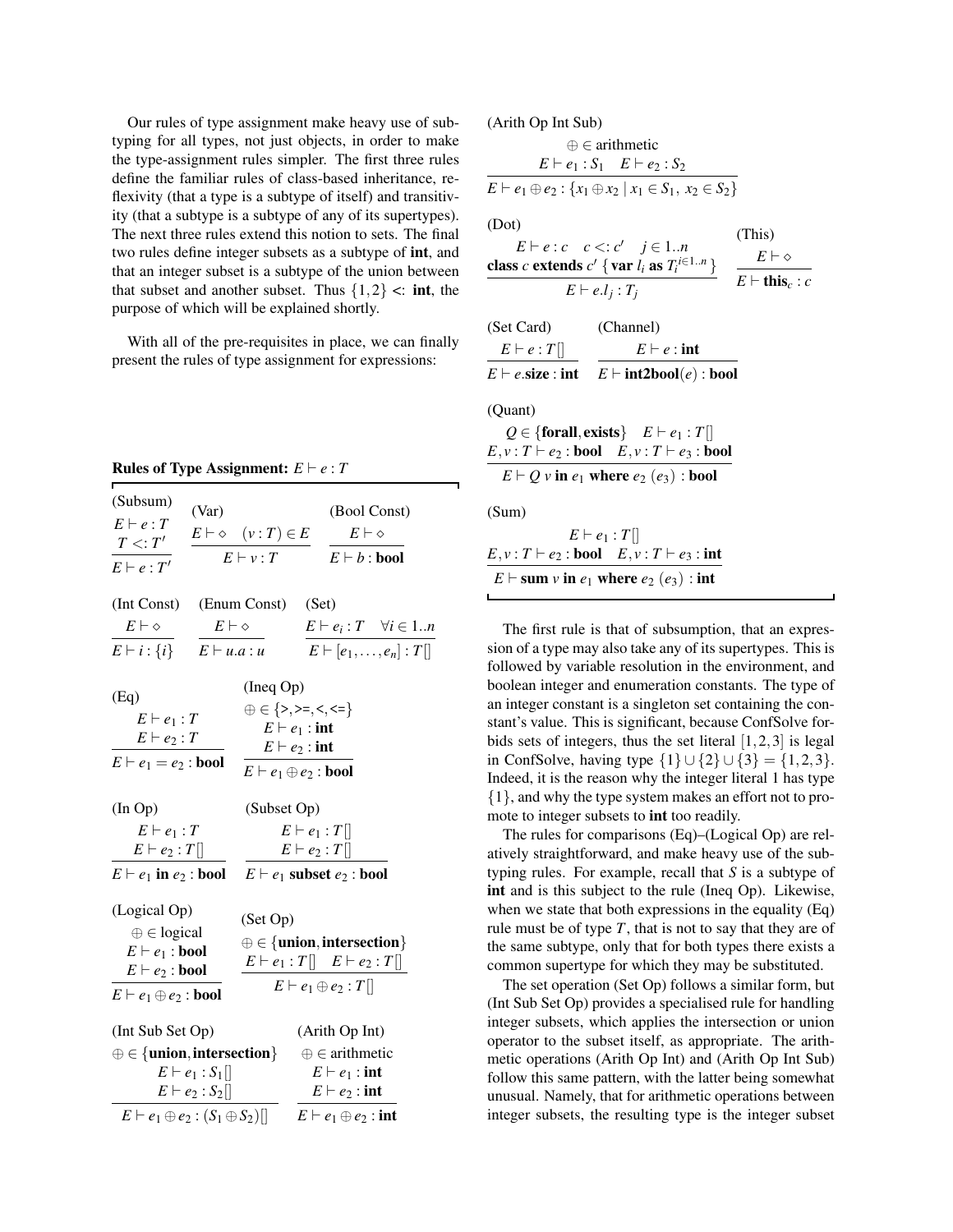containing the result of the application of the operation to all pairs in the two source subsets. The motivation for this is the same as for the (Int Const) rule, that the expression  $1+2$  has type 3, and thus the set literal  $[1+2]$ is legal.

The next four rules, from (Dot) to (Channel) specify types for member variable access, the this pseudovariable, set cardinality, and channeling integers to booleans.

The final two rules specify types for quantification and summation expressions, which are the only rules which introduce variables into the environment, *i.e.*, the scope of  $v$  is  $e_2$  and  $e_3$ , the **where** and body clauses, respectively.

In order to provide a succinct notation, the system has the following derived properties: if  $T \leq$ : *T*' then  $\vdash$  *T* and  $\vdash$  *T*'; and if  $E \vdash e : T$  then  $E \vdash \diamond$  and  $\vdash$ *T* and *freevars*( $e$ )  $\subseteq$  *dom*( $E$ ). That is, that the subtype judgement always involves well-formed types, and that any free variables in an expression are well-formed members of its environment.

## 5 ConfSolve and MiniZinc

In this section we provide an overview of the process of compiling and solving a ConfSolve model, and of the MiniZinc constraint modelling language.



<span id="page-7-0"></span>Figure 1: Compiling and solving a ConfSolve model. White boxes are files; shaded boxes are processes.

Compiling and solving a ConfSolve model requires several steps, which are illustrated in Figure [1;](#page-7-0) the steps are as follows:

- 1. The ConfSolve compiler is invoked; the model is translated into a CSP expressed in MiniZinc. This is described in Section [6.](#page-8-0)
- 2. The MiniZinc model is compiled into a FlatZinc model using *mzn2fzn* [\[7\]](#page-15-4).
- 3. The FlatZinc model is solved using a constraint solver. In our implementation we use Gecode [\[8\]](#page-15-5).
- 4. The solution found by the solver is parsed by the ConfSolve post-processor and combined with the original model to produce an object-tree (CSON) representing the solution. This is described in Section [6.3.](#page-12-0)

Implementation Our prototype implementation of the ConfSolve compiler and post-processor consists of approximately 1900 lines of F# / OCaml.

## 5.1 MiniZinc

MiniZinc [\[7\]](#page-15-4) is a modelling language for constraint programming (CP) problems, in which models are specified as declarative constraints over sets of variables and domains. MiniZinc models are compiled into FlatZinc, which is a low-level input format supported by many CP solvers.

MiniZinc is a form of many-sorted first-order logic. Variables can be defined with integer, boolean, or set domains; arrays of variables may be declared; constraint expressions include quantification over sets, and logical implication. However, MiniZinc is restricted in its expressibility: sets are limited to bounded integer and boolean members (no sets of sets), arrays cannot contain other arrays and must be of fixed size, and quantifications are restricted to expressions with a constant value at compile-time. These restrictions arise from the fact that MiniZinc is designed to be a thin wrapper around the primitives supported by CP solvers.

Example Let us examine a MiniZinc model generated by the ConfSolve compiler. This model corresponds to the four instances of the DatabaseServer class from the example in Section [2,](#page-1-0) the relevant ConfSolve model for which is:

```
enum DatabaseRole { Master, Slave }
class DatabaseServer extends Role {
  var role as DatabaseRole;
  // slave or master
  var peer as ref DatabaseServer;
```
// the peer cannot be itself peer != this;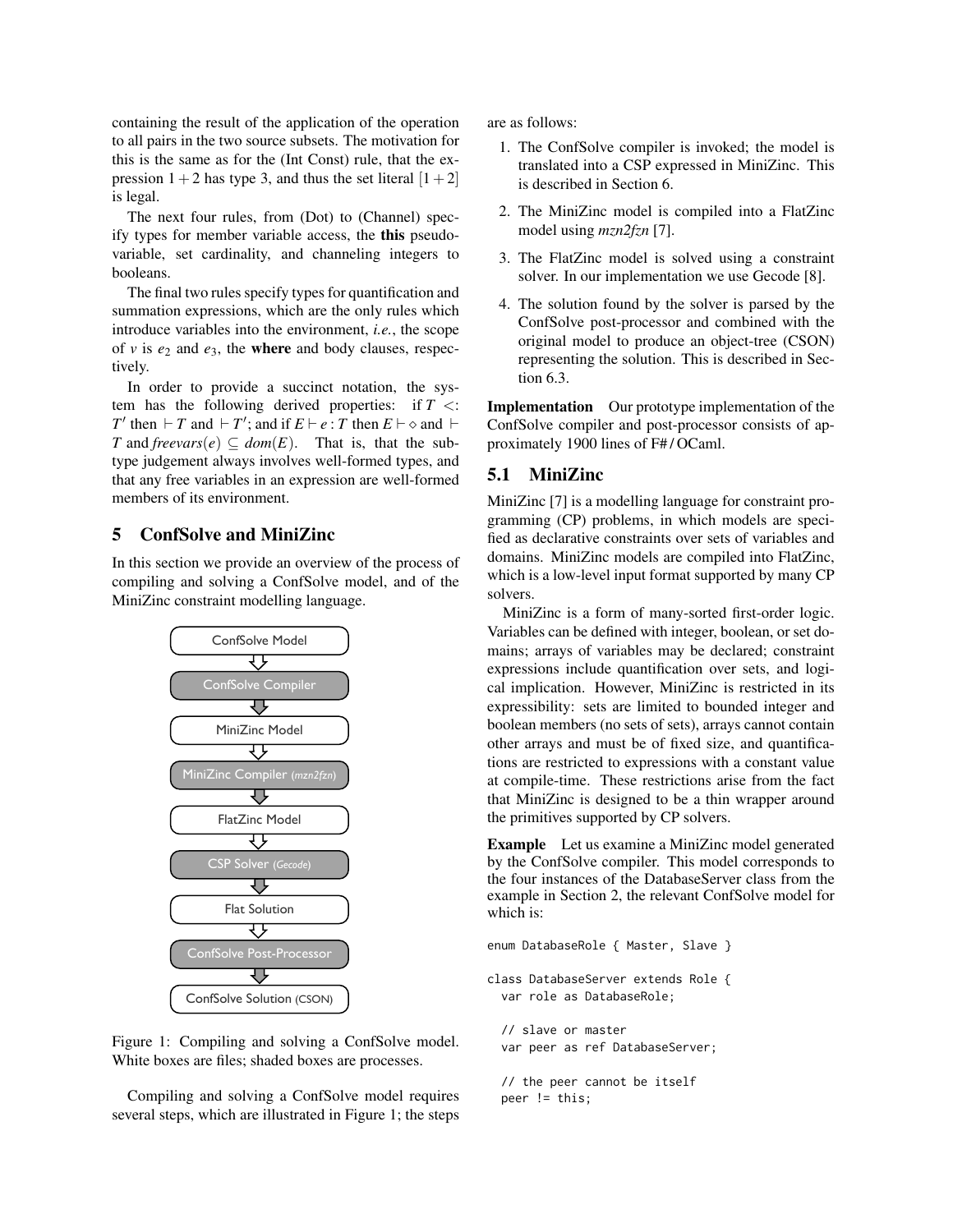```
// a master's peer must be a slave,
  // and a slave's peer must be a master
 role != peer.role;
}
// instances
```

```
var masterDB as DatabaseServer;
masterDB.role = DatabaseRole.Master;
masterDB.peer = slaveDB;
```

```
var slaveDB as DatabaseServer;
slaveDB.role = DatabaseRole.Slave;
slaveDB.peer = masterDB;
```
The model begins with variable declarations. As MiniZinc does not support records or objects, each field in the DatabaseServer class is declared as a separate array, where the number of elements in the array is equal to the number of DatabaseServer instances in the model, in this case 4. The domain of the array elements correspond to the type of the field. In the following example the DatabaseServer\_role has as its domain the contiguous set of integers 1..2, which are indexes into the DatabaseRole enumeration:

```
array[1..4] of var 1..2: DatabaseServer_role;
array[1..4] of var 1..4: DatabaseServer_peer;
```
Constraints are first-order expressions which restrict the values a variable may take from its domain. Each is a boolean expression which must evaluate to true. In this case, the constraints come from the DatabaseServer class, and so are wrapped with a forall expression which applies the constraint to all instances of DatabaseServer, and defines the value of the variable this to be an index into the field arrays for the DatabaseServer class. The identifier this has no special meaning in MiniZinc, and was chosen simply to facilitate translation:

```
constraint
forall (this in 1..4) (
 DatabaseServer_peer[this] != this
);
```

```
constraint
forall (this in 1..4) (
 DatabaseServer_role[this] !=
  DatabaseServer_role[DatabaseServer_peer[this]]
);
```
Each MiniZinc model must have a solve goal, which can be to either minimise or maximise an expression, or simply satisfy the constraints in the model. In this case the goal is the latter:

Finally, the model must specify which variables values will be output by the solver. This is useful when the model includes constants or intermediate variables, the values of which are not of interest. In this case, it is simply:

```
output [
show(DatabaseServer_role),
 show(DatabaseServer_peer)
];
```
## 5.2 Constraint Satisfaction

The semantics of ConfSolve are defined in terms of MiniZinc. The specification of a MiniZinc problem is independent from how it will be solved, therefore ConfSolve does not make any formal guarantees about constraint satisfaction, such as the completeness of the search. Instead it is the solver which defines these properties.

There are many different approaches to CSP solving with different performance characteristics and different formal guarantees. In this paper we make use of the Gecode [\[8\]](#page-15-5) solver which performs a global search via the classic CSP algorithm, constraint propagation. A global search is complete when variables have finite domains, but the int type in both ConfSolve and MiniZinc has an infinite domain. This means that any ConfSolve model which contains decision variables of type int will result in an incomplete search. In practice, the CSP solver uses a bound such as 32 bits for an integer, which is of course a finite domain, and the search within this range is complete. The Gecode solver which we use has a bound of 32-bits for integers.

The practical implications of search completeness are straightforward; if we limit ourselves to bounded variables then solvers exist which guarantee that if there is a solution, then it will be found. However, there is no guarantee that we will have enough time or memory to conclude the search. We evaluate some examples of this in section [7.](#page-12-1)

## <span id="page-8-0"></span>6 Translating ConfSolve to MiniZinc

This section defines the translation from a ConfSolve model to MiniZinc in terms of their abstract grammars. The translation occurs in two phases: a counting phase in which indexes are generated for each object, and an upper-bound on the number of object instances in the model is calculated; and a translation phase in which a MiniZinc abstract syntax tree is constructed.

## 6.1 Static Allocation

The static allocation phase determines the upper bound on the number of instances of each class, assigns each object an index, and records which indices are assigned

```
solve satisfy;
```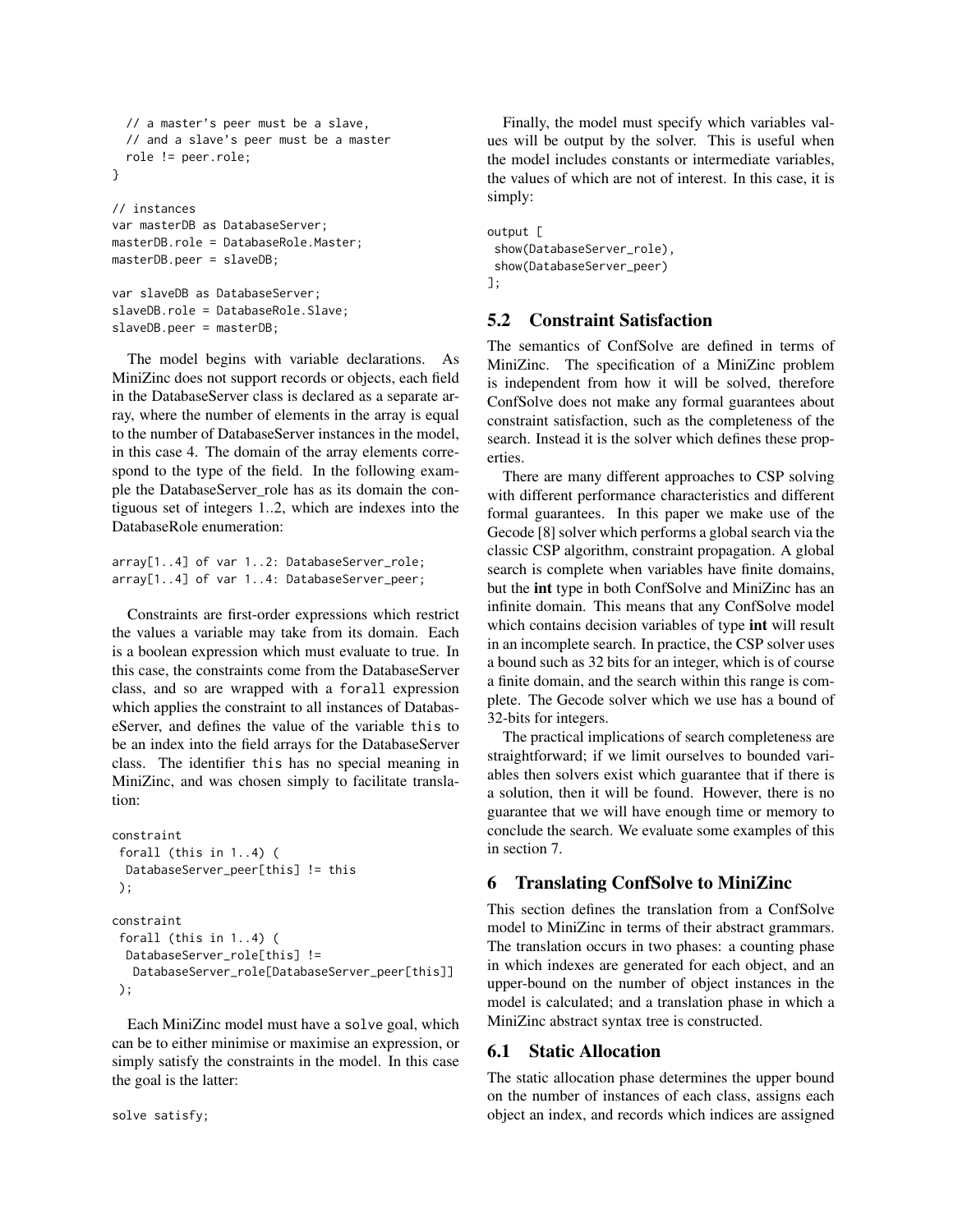to the subclasses of a given class. Its purpose is to generate the following two data structures, for use in the later translation phase:

- *count* is a map from a class names *c* to an integer representing the count of the number of instances of *c* in the model.
- *indices* is a map from a class name *c* to a set of integers representing the indices of each instance of *c* or one of its subclasses.

The values of *count* and *indices* are updated incrementally as counting progresses via the method described below. In order to handle inheritance we introduce the concept of a root class, that is, the topmost class in any given hierarchy. Formally,  $root(c)$  is  $c$  when the superclass of  $c$  is  $\varnothing$ , otherwise it is the topmost superclass of *c*. The process of counting is as follows:

Given the definition class  $c$  extends  $c'$ , for each global declaration var *v* as *T*:

when  $T = c$ , *count*(*root*(*c*)) is incremented, and its value is added to the sets *indices* $(c)$ , and to *indices*( $c^*$ ) for each ancestor  $c^*$  which  $c$  extends. This process is then repeated for each field var *v* as *T* declared in class *c* or any ancestor of *c*.

when  $T = c[n]$ , the case for  $T = c$  is repeated *n* times.

## 6.2 Translation

The translation describes the process of generating a MiniZinc abstract syntax tree from a ConfSolve abstract syntax tree.

We make use of the notation  $\llbracket x \rrbracket$  to mean "the translation of  $x$ ", where  $x$  is some syntactic construct, such as a type or expression.

| <b>Translation of Types <math>[T]</math>:</b> |  |  |
|-----------------------------------------------|--|--|
|                                               |  |  |

| int $\triangleq$ int.                                                                                                               |  |
|-------------------------------------------------------------------------------------------------------------------------------------|--|
| bool $\triangleq$ bool                                                                                                              |  |
| $\{i_1, \ldots, i_n\} \triangleq \{i_1, \ldots, i_n\}$                                                                              |  |
| $u \triangleq 1$ $num(u)$                                                                                                           |  |
| $c \triangleq \begin{cases} \{ indices(c) \} & \text{if } c \text{ is abstract} \\ 1 \dots count(c) & \text{otherwise} \end{cases}$ |  |
|                                                                                                                                     |  |
| $c[n] \triangleq$ set of $\llbracket c \rrbracket$                                                                                  |  |
| $B[\ ] \triangleq$ set of $[[B]]$                                                                                                   |  |
|                                                                                                                                     |  |

Here we define  $\llbracket T \rrbracket$  to be the MiniZinc translation of a ConfSolve type *T*, where  $num(u)$  is the number of elements in enum *u*. Each ConfSolve type maps directly onto a MiniZinc type, with the exception of enumerations and objects which are translated to integer indices. For set types, the translation is recursive, but only to one level, because MiniZinc does not permit sets of sets. The translation process has not yet begun: the translation of a type is used as an intermediate step in the translations which follow.

### Translation of Global Variable Declarations:

For each global declaration var *v* as *T*, introduce a declaration:

when  $T = c[n]$  $T : v = \{ \text{for } i \in 1..n, index(c) \}$ when  $T = c$  $\llbracket T \rrbracket$  :  $v = index(c)$ otherwise

var  $T$  : *v* 

For each global declaration var *v* as ref *c*, introduce a declaration:

**var**  $\|c\|$  : *v* 

The translation phase proceeds in a similar manner to the counting phase, and makes use of object indices generated in exactly the same manner as those in the *count* map. It is important that these indices are the same, so that an index corresponds to the correct value in the *indices* map. We define a function  $index(c)$  which generates a new index of class*root*(*c*) by counting, and returns its value.

Translation begins with global variable declarations, as shown above. When the type of the declared variable is a set of objects of class *c* with cardinality *n*, indices are generated for each of the *n* objects. When the type is a object of class *c*, a single index is generated. For all other types no values are assigned, and a var declaration is introduced.

Reference variable declarations are translated in the same manner as the "otherwise" case, that is a **var** declaration is introduced whose domain is the translation of the *c* type given in Translation of Types above.

#### Translation of Class-Level Variable Declarations:

For each ClassDecl defining a class *c* where  $count(c) > 0$ , containing fields var  $f_i$  as  $T_i$ <sup>*i*∈1..*n*</sup>, introduce an array for each field *f<sup>i</sup>* :

when  $T_i = c'[n]$ **array**  $[1 \cdot \text{count}(c)]$  of  $[T_i]$  :  $c_f = f_i =$  $\lceil$  for  $i \in 1..count(c)$ , { for  $j \in 1..n$ *, index*(*c*<sup>'</sup>) } ]

when  $T_i = c'$ 

array  $[1 \cdot \text{count}(c)]$  of  $[T_i] : c_f =$  $\left[$  for  $i \in 1$ ..*count*(*c*), *index*(*c*<sup>'</sup>) ]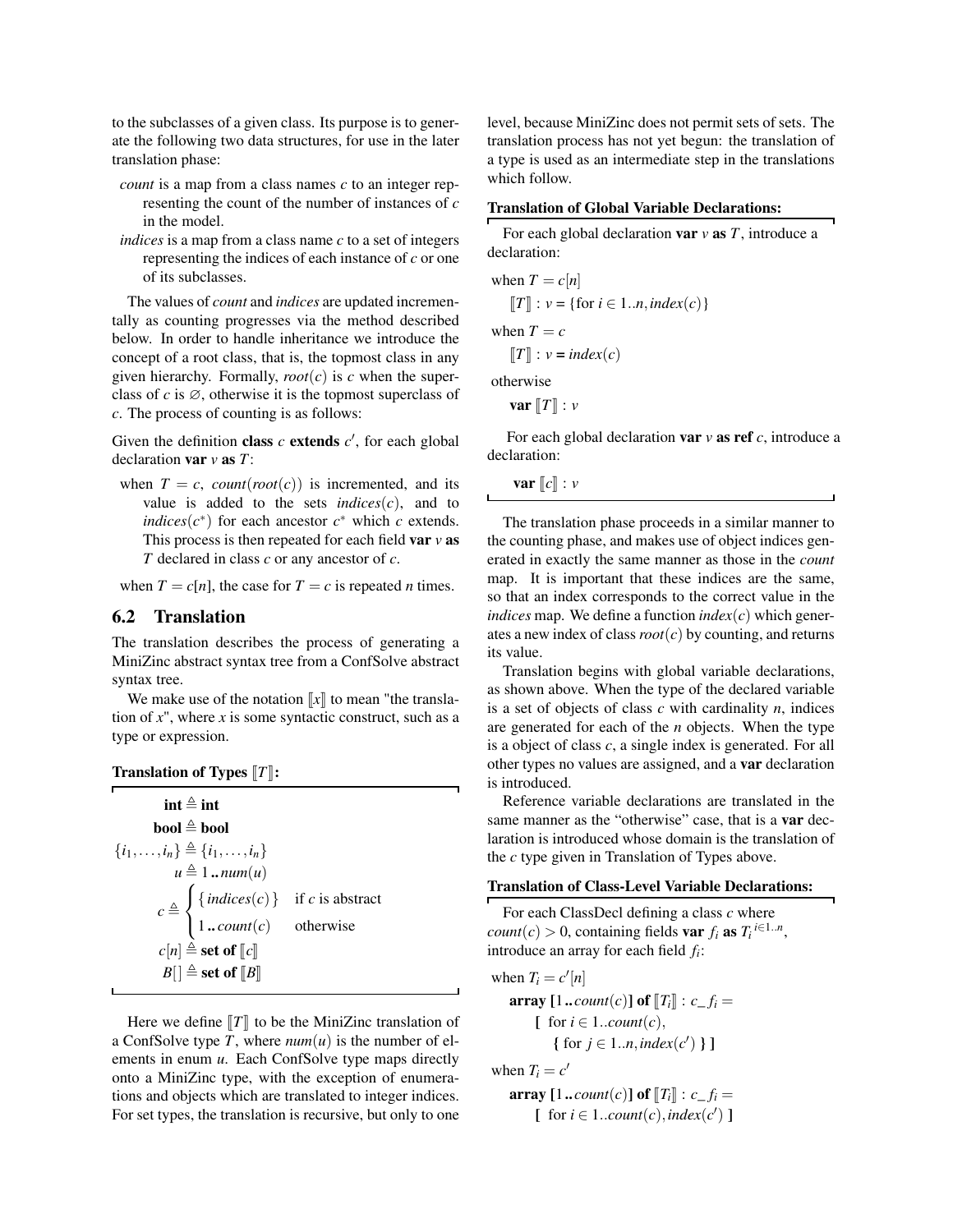otherwise

array  $[1 \dots$ *count* $(c)$ **] of var**  $[T_i]$  :  $c$ <sup>*fi*</sup>

Where class *c* contains fields **var**  $f_i$  **as ref**  $c_i$ <sup>*i*∈1..*n*</sup>, introduce an array for each field *f<sup>i</sup>* :

$$
\mathbf{array} \ [1..\textit{count}(c)] \ \mathbf{of} \ \mathbf{var} \ [c_i] \ \colon c\_f_i
$$

Variable declarations nested within classes are translated by introducing an array which will contain the values of that field for all instances of some class *c*. When the type of the declared variable is a set of objects of class  $c'$  with cardinality  $n$ , an array of sets (the only nested construct permitted by MiniZinc) is declared, and for each of the  $count(c)$  instances, *n* indices are generated. When the type is an object of class  $c'$  the declaration is simpler: an array of indices is introduced, one for each of the *count*(*c*) instances. For all other types no values are assigned, and array of var is introduced.

Once again, reference variable declarations are translated in the same manner as the "otherwise" case, where a var declaration is introduced whose domain is the translation of the type *c<sup>i</sup>* .

### Translation of Global Constraints:

For each global constraint *e*, introduce a statement:

#### constraint  $\|e\|$

For each global constraint maximize *e*, update the objective expression *o*:

when *o* is undefined

$$
o = [e]
$$

otherwise

 $o = o + ||e||$ 

The translation of hard constraints consists of translating their expressions, which we discuss later. The objective expression *o* is the sum of every maximisation goal's expression, and is maintained throughout the translation phase. Each maximize constraint corresponds to a subexpression in the objective function.

#### Translation of Class-Level Constraints:

For each ClassDecl defining a class *c* where  $count(c) > 0$ , for each constraint *e*, introduce a statement:

### constraint forall (this in  $1$ ...*count*(*c*)) ( $\llbracket e \rrbracket$ )

For each global constraint maximize *e*, update the objective expression *o*:

when *o* is undefined

 $\rho = [e]$ 

otherwise

 $o = o + \text{sum (this in 1..} count(c)) ([e])$ 

Constraints may also be declared at the class-level, in which case they apply to every instance of that class. The translation occurs in the same manner as for global constraints, except that the constraints are placed over all instances in aggregate via forall for hard constraints and sum for maximisation constraints.

#### Translation of Expressions  $\llbracket e \rrbracket$ :

| $v \triangleq \llbracket v \rrbracket$                                         |
|--------------------------------------------------------------------------------|
| this $\triangleq$ this                                                         |
| $e.l \triangleq classof(e) \_l[[e]]$                                           |
| $u.a \triangleq eindex(u,a)$                                                   |
| $e_1$ Op $e_2 \triangleq [e_1]$ [Op] $[e_2]$                                   |
| e.size $\triangleq$ card([e])                                                  |
| Fold (v in $e_1$ where $e_2$ ) $(e_3) \triangleq$ (see below)                  |
| <b>bool2int</b> (e) $\triangleq$ <b>bool2int</b> ( $\llbracket e \rrbracket$ ) |
| $-e \triangleq -\llbracket e \rrbracket$                                       |
| $!e \triangleq \textbf{not}$ $\llbracket e \rrbracket$                         |
| $[e_1, \ldots, e_n] \triangleq$ (see below)                                    |
| $e_1$ $e_2 \triangleq [e_1]$ pow $[e_2]$                                       |
| true $\triangleq$ true                                                         |
| false $\triangleq$ false                                                       |
| $i \triangleq i$                                                               |

The MiniZinc translation  $\llbracket e \rrbracket$  of a ConfSolve expression *e* is given above, where *eindex* $(u, a)$  is the index of element *a* in the declaration **enum**  $u \{a_1 \dots a_n\}$ , and  $\text{classof}(e)$  is the identifier *c* when the type of *e* is an object of class *c*. Expressions are translated recursively, with the exception of literals.

The keyword this is translated into the identifier "this", which has no special meaning in MiniZinc. Instead, it is simply a quantified variable defined in the forall expression in the prior Translation of Class-Level Constraints section.

#### **Translation of Variables**  $\llbracket v \rrbracket$ **:**

| Within the scope of class c, the translation $\llbracket v \rrbracket$ of a<br>variable v is: |  |
|-----------------------------------------------------------------------------------------------|--|
| when v is declared in class $c' \in c^*$                                                      |  |
| $c'$ <sub>_<math>\nu</math></sub> [this]                                                      |  |
| otherwise                                                                                     |  |
|                                                                                               |  |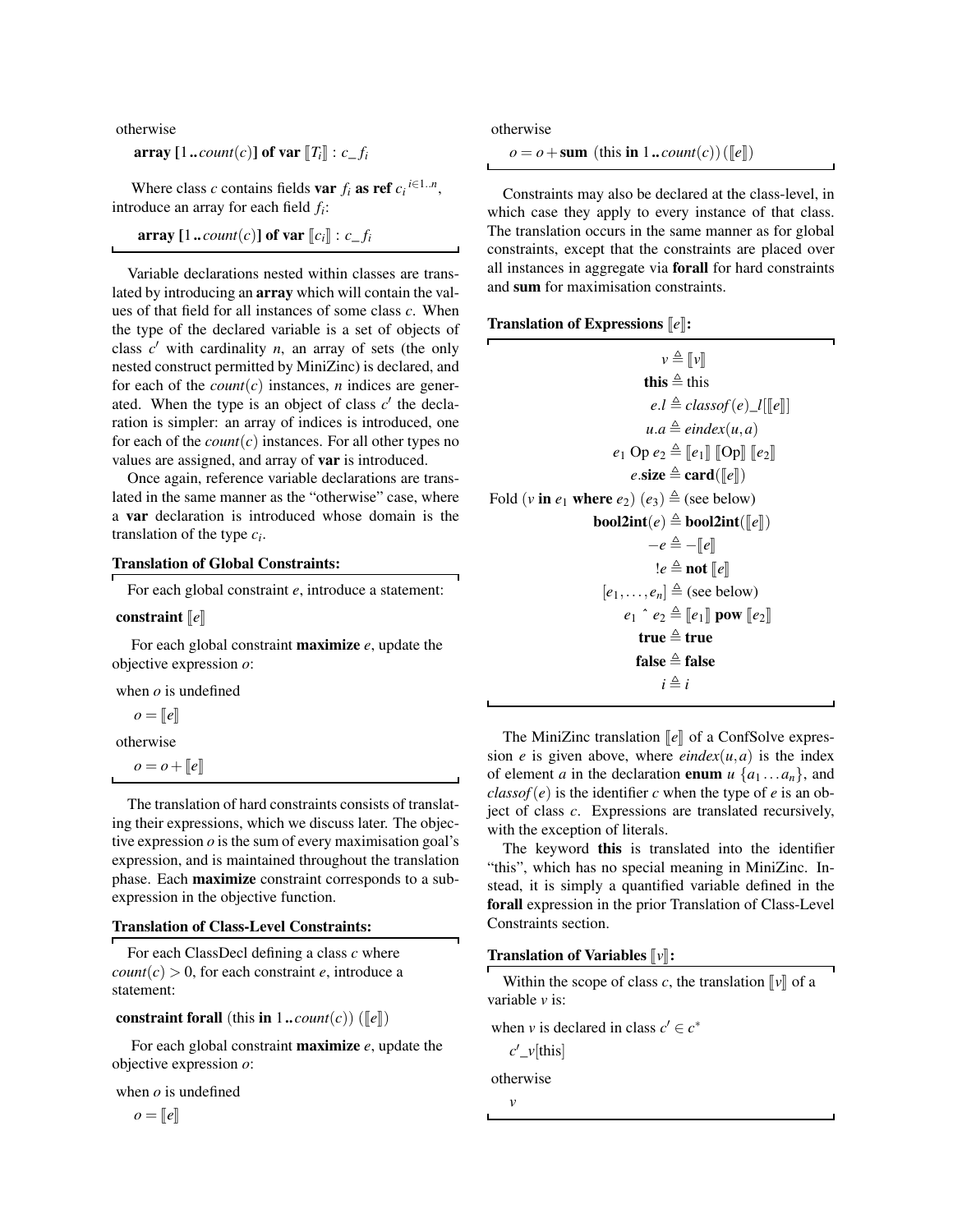Variables in expressions are translated in one of two ways depending on their type. If the variable occurs within the scope of class  $c$  and was declared in  $c'$  which is either *c* or one of its ancestors, then the result is a lookup in the array corresponding to field *v* of the current instance  $(i.e., this)$  of class  $c'$ . For example, where  $c'$  is DatabaseServer, and  $v$  is "role", the translation is:

### DatabaseServer\_role[this]

Otherwise, *v* is either a global variable or a quantified variable (from a fold), and translates directly to its identifier.

### Translation of Folds:

The translation of a fold expression Fold  $(v \text{ in } e_1)$ where  $e_2$ )  $(e_3)$  is given by:

```
Fold (\Vert v \Vert \mathbf{in} \, r) (b)
```

```
where r \triangleq
```

```
when e_1 is of type c[n]
```

```
1..count(c)
```
when  $e_1$  is of type  $u$ []

```
1..num(u)
```

```
when e_1 is of type \{i_1, \ldots, i_n\}[]
```

```
\{i_1, \ldots, i_n\}
```

```
when e_1 is of type bool[]
```

```
{true, false}
```

```
and b \triangleq
```

```
when Fold = sumbool2int(v in \llbracket e_1 \rrbracket / \sqrt{\llbracket e_2 \rrbracket} \times \llbracket e_3 \rrbracketotherwise
      v in [e_1] \wedge [e_2] \rightarrow ([e_3])
```
Folds such as foreach translate to a similar construct in MiniZinc, but one in which the fold must be over a set of constant value, because the MiniZinc compiler unrolls the fold at compile-time. Therefore, the translation consists of a fold of an expression body *b* over a constant range *r*, which need not be contiguous.

The range *r* depends on the type of the expression *e*1, which the fold is over. When it is a set of objects of type *c*, the range is the indices of all *c* instances. When the type is an enum, it is the valid indices of the enumeration. When the type is an integer subset the range is that subset.

Ranges are larger than one might expect. Because MiniZinc requires that ranges are constant, the range must contain all values of the relevant type, and we must correspondingly wrap the body expression *e*<sup>3</sup> with the implication,  $v \in e_1 \Rightarrow e_3$ , so that the constraint is placed over only members of the set in the current solution. In fact, because ConfSolve also allows a filter expression *e*<sub>2</sub>, this becomes *v* ∈ *e*<sub>1</sub> ∧ *e*<sub>2</sub>  $\Rightarrow$  *e*<sub>3</sub>.

The body expression *b* in fact takes two forms. For a forall or exists, the logical form just mentioned is used. For a sum, an arithmetic form is used:  $bool2int(v \in$  $e_1 \wedge e_2$  ×  $e_3$ , where *bool2int* returns a 0/1 value given a false/true boolean.

| <b>Translation of Binary Operators [BinOp]:</b> |  |  |
|-------------------------------------------------|--|--|
|                                                 |  |  |

| && ≜ /∖                                  |
|------------------------------------------|
| $\Vert \triangleq \setminus$             |
| / $\triangleq$ div                       |
| $\text{BinOp}' \triangleq \text{BinOp}'$ |

Binary operators are directly translated to MiniZinc operators. BinOp' denotes all operators not explicitly listed.

## Reduction of Set Literal Expressions:

The reduction of a set literal expression  $[e_1, \ldots, e_n]$ is given by:

In the current scope, insert the declaration:

var set\_\_*s* as *T*

Where  $T$  is a well-formed type which satisfies the  $(Set)$ typing judgement in section [4](#page-5-0) and *s* is a unique integer.

In the current scope assume the constraint:

constraint  $e_1$  in set\_*s* ∧···∧ $e_n$  in set\_*s* 

Finally, the derived expression is:

```
[e_1, \ldots, e_n] \triangleq \text{set\_s}
```
The translation of set literal expression is defined in terms of a reduction to a variable and associated constraints at the ConfSolve level, which should be performed before any of the other transformation steps previously listed. This reduction is necessary as it allows variables to appear inside set literals, which would otherwise not be legal in MiniZinc.

```
Solve Statement:
```

| when $\rho$ is undefined |  |
|--------------------------|--|
| solve satisfy            |  |
| otherwise                |  |
| solve maximize $o$       |  |

The translation to MiniZinc concludes with the introduction of a solve statement, the purpose of which is to provide a criteria for the solver's search, which may be either a satisfaction of the constraints, or maximisation of an objective expression.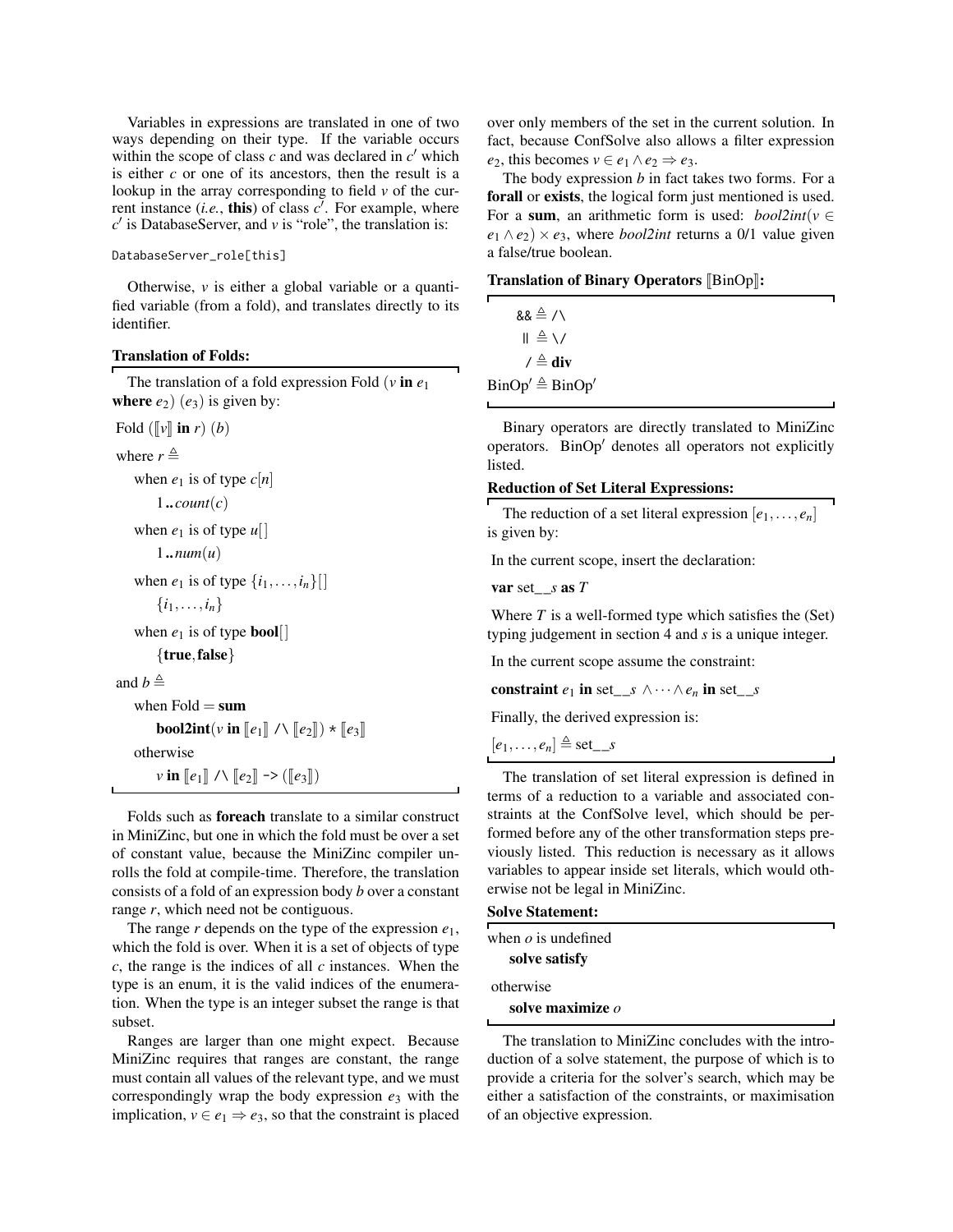## <span id="page-12-0"></span>6.3 Solutions

After solving, the output of the ConfSolve postprocessor is an object-tree, the syntax of which we refer to as CSON (ConfSolve Output Notation). A concrete example of CSON is given in Section [2](#page-1-0)

To obtain a solution, the translated MiniZinc is compiled into FlatZinc and solved using Gecode, which outputs assignments for each variable in a simple text-based format defined by FlatZinc. Generating a CSON tree from this text is straightforward: the steps of the translation process are repeated, but whenever a MiniZinc variable would be introduced, we instead read its value from the output file, and emit the corresponding CSON representation:

#### Syntax of CSON:

| $V ::=$                  | value                |
|--------------------------|----------------------|
| i                        | integer              |
| true   false             | boolean              |
| u.a                      | enum member          |
| $c \{ Member*\}$         | object               |
| ref Target               | object reference     |
| $T[n]\{V_1,\ldots,V_n\}$ | set literal          |
| $M$ ember ::=            | member               |
| v:V                      | variable name: value |
| $Target ::=$             | target               |
| ν                        | variable             |
| Target.l                 | field access         |
| Target[i]                | set access           |
|                          |                      |

Each CSON value corresponds to a type in ConfSolve. The solution output consists of a single anonymous object representing the global scope. Nested within this are values for each variable. In the special case of references, the value is the fully-qualified name of the target variable, in which members of sets may be accessed via index, for example  $v[i]$ . *f* resolves to the value of field *f* of the  $i^{\text{th}}$  element of the set  $v$ .

### <span id="page-12-1"></span>7 Evaluation

Our evaluation of ConfSolve aims to show that the system can be used to model a number of diverse configuration problems, and to successfully analyse them. Furthermore, we want to ensure that ConfSolve is able to perform adequately on large models.

The evaluation was performed on a machine with a 2GHz Intel Core i7 processor and 8GB of RAM, running Mac OS X version 10.8.1. We used the 64-bit MiniZinc to FlatZinc converter version 1.5.1 with the --no-optimize flag, and the 64-bit Gecode FlatZinc interpreter version 3.7.1.

## <span id="page-12-2"></span>7.1 Virtual Machine Placement

In this evaluation we use ConfSolve to generate an assignment of virtual machines to physical machines in an Infrastructure as a Service (IaaS) configuration. Each physical machine is identical, having 8 CPUs and 16GB or memory. Each virtual machine has variables representing its requirements on the physical machine resources. These declarations are as follows:

```
class Machine {
 var cpu as int; \frac{1}{1} unit = 1/2 core
  var memory as int; // MB
  var disk as int; // GB
  cpu = 16; // 2x Quad Core
 memory = 16384; // 16 GB
  disk = 2048; // 2 TB
}
abstract class VM {
 var host as ref Machine;
 var disk as int;
 var cpu as int;
 var memory as int;
}
```
Virtual machines may be one of two sizes, large and small. Large machines have 4 CPU units, 3.5GB of memory, and 500GB of disk. Small machines have 1 CPU unit, 768MB of memory and 20GB of disk:

```
class SmallVM extends VM {
  cpu = 1;memory = 768;disk = 20;}
class LargeVM extends VM {
  cpu = 4;memory = 3584;
  disk = 500;
}
```
The infrastructure consists of two racks of 48 physical machines, onto which we wish to allocate 350 small and 100 large virtual machines:

```
// physical machine instances
var rack1 as Machine[48];
var rack2 as Machine[48];
// virtual machine instances
var smallVMs as SmallVM[350];
var largeVMs as LargeVM[100];
```
We define a constraint on virtual machine placement, as otherwise there is nothing to prevent every virtual machine from having the same host: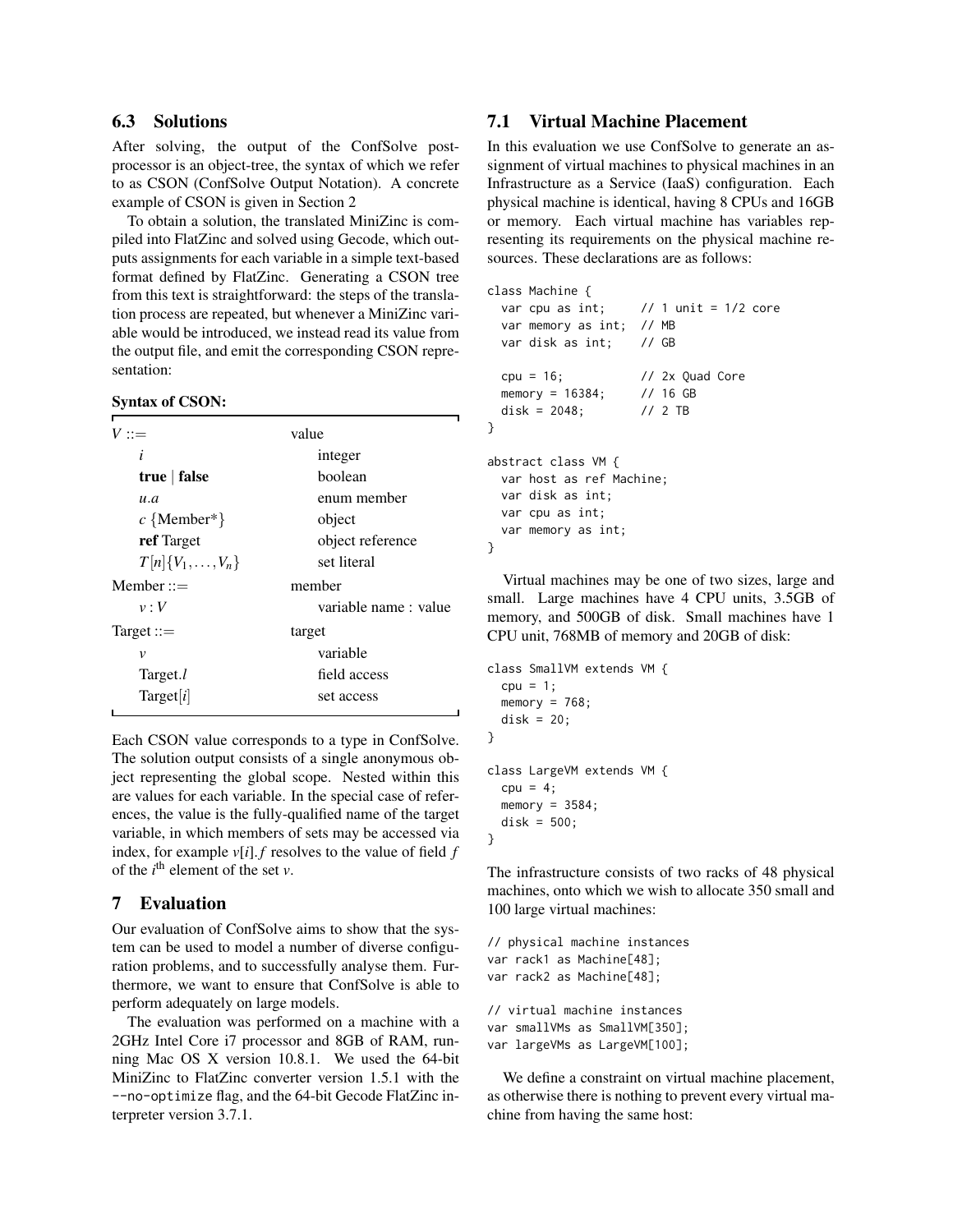```
var machines as ref Machine[96];
var vms as ref VM[450];
forall m in machines {
  sum vm in vms where vm.host = m {
    vm.cpu;
  \} <= m.cpu;sum vm in vms where vm.host = m {
    r.memory;
  \} <= m.memory;
  sum vm in vms where vm.host = m {
    r.disk;
 \} <= m.disk;};
```
This constraint states that for each physical machine, the sum of the required quantity of each resource over all virtual machines hosted on it, must be less than the quantity of that resource provided by the physical machine. In other words, that the virtual machines assigned do not, in aggregate, consume more resources than are available. This is repeated for the three resources, cpu, memory, and disk.

From this model, ConfSolve is able to automatically generate assignments of virtual machines to physical machines (PMs), by automatically finding values for the host variable of each VM instance.

The performance achieved when scaling the problem up to 750 virtual machines is shown in Table [1.](#page-13-0) The problem size was increased until the Gecode solver consumed all available free memory on our test machine, which was 4.5GB.

| Problem              | ConfSolve | Cauldron [5] |
|----------------------|-----------|--------------|
| VM Allocation 4:2    | 151       | 1717         |
| VM Allocation 8:2    | 165       | 2115         |
| VM Allocation 16:4   | 177       | 3995         |
| VM Allocation 17:5   | 194       |              |
| VM Allocation 100:48 | 1485      |              |
| VM Allocation 250:48 | 8288      |              |
| VM Allocation 450:96 | 44,700    |              |
| VM Allocation 550:96 | 58,758    |              |
| VM Allocation 650:96 | 77,174    |              |
| VM Allocation 750:96 | 94,536    |              |

<span id="page-13-0"></span>Table 1: VM : PM Allocation run-time (milliseconds), averaged over three runs.

## 7.2 Cauldron Test Suite

ConfSolve uses a similar object-oriented language to Cauldron [\[5\]](#page-15-2) (see Section [8\)](#page-13-1), a policy-based design tool which is able to describe CIM [\[9\]](#page-15-6) models. Cauldron is able to generate solutions to these constraint-based system designs; an example of configuring an enterprise server with physical partitions is provided in [\[5\]](#page-15-2).

HP Labs kindly provided us with a copy of the Cauldron binary (version rel.10c) and a number of sample problems from their test suite. The example described at length in [\[5\]](#page-15-2) is very much representative in terms of scope and size, of the examples provided to us by HP. We translated a representative subset of these problems into ConfSolve models in order to confirm that ConfSolve can represent existing constraint-based configuration models. We then benchmarked the solution time of these equivalent ConfSolve and Cauldron models, the results of which can be found in Table [2.](#page-13-2) ConfSolve consistently out-performs Cauldron by a factor of around four on the test hardware described at the beginning of this section. The build of Cauldron which we were provided with makes use of a private build of the VeriFun [\[10\]](#page-15-7) theorem prover in conjunction with a custom SAT solver which uses the LazySAT [\[11\]](#page-15-8) algorithm. Given that Cauldron dates from 2007 and is no longer under development, more recent SAT solvers may provide a performance improvement, but Cauldron is a "black box" and we have no way to determine if this is the case.

As the Cauldron sample problems are relatively small in terms of search-space, we translated our large-scale VM example into an equivalent Cauldron model in order to compare performance at scale. The results in Table [1](#page-13-0) show that, for this example at least, Cauldron does not scale to practical problem sizes, failing when only 17 virtual machines are to be allocated to 5 physical machines. ConfSolve was able to scale to 750 virtual machines.

| Problem         | ConfSolve | Cauldron [5] |
|-----------------|-----------|--------------|
| Geometry        | 93        | 327          |
| Firewall        | 145       | 504          |
| OM4             | 394       | 2077         |
| ServerComplex7  | 652       | 3149         |
| ServerComplex10 | 875       | 4754         |

<span id="page-13-2"></span>Table 2: Cauldron test suite run-time (milliseconds), averaged over three runs

### <span id="page-13-1"></span>8 Related Work

ConfSolve is, to the best of our knowledge, the first declarative configuration language to target a CSP solver (Cauldron targets a SAT solver). CSP is well suited to solving finite combinatorial problems, and branch-andbound optimisation, which makes it a natural match for configuration problems.

Non-declarative policy languages with event-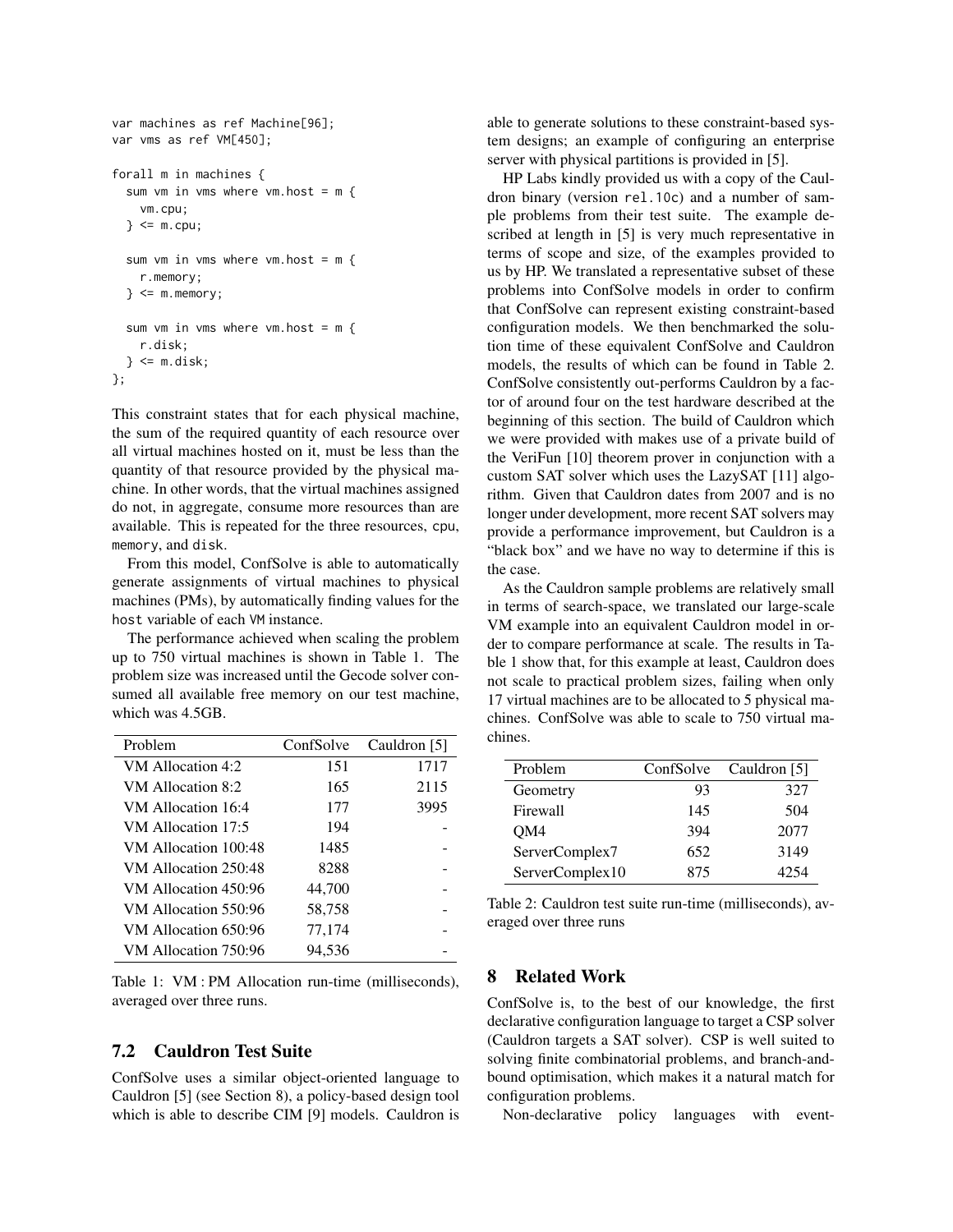condition-action (ECA) semantics, such as Ponder, have been used to describe network configuration problems [\[12\]](#page-15-9), however the success of declarative system configuration tools such as Cfengine [\[1\]](#page-14-0) has led to an interest in producing declarative policy tools for system administrators. Couch & Glifix were early experimenters with using Prolog for this purpose [\[13\]](#page-15-10), followed by Narain [\[14\]](#page-15-11), and more recently Yin [\[15\]](#page-15-12). Couch & Glifix conclude that a declarative language is essential for producing a convergent policy, due to the fact that an ECA language would require a policy to handle every possible failure scenario, but that Prolog is not a suitable language for system administration.

SAT solvers were used by Narain to solve network configuration problems [\[16,](#page-15-13) [6\]](#page-15-3), via means of the the Alloy [\[17\]](#page-15-14) modelling system and Kodkod [\[18\]](#page-15-15) SAT-based relational logic solver. However, in both cases performance issues were encountered with the conversion of their model to SAT, and the difficulty of modelling was high: writing new predicates required expert knowledge of their modelling system's internals.

The Alloy Analyzer [\[17\]](#page-15-14) is a mature modelling system which shares some commonality with ConfSolve: both provide an object-oriented specification language with logical constraints, and both require the user to specify an upper-bound on the number of objects in the search space. The Alloy modelling language is significantly more general than that of ConfSolve: modelling the dynamic properties of a system, *i.e.* its states, is a key feature, and its modelling language is necessarily far more general than ConfSolve, which is concerned only with the goal state of a system. As a system for model checking and verification, Alloy does not support optimisation of models, unlike MiniZinc, and in turn ConfSolve. This makes Alloy unsuitable as a backend for ConfSolve.

A notable SAT-based work is Cauldron [\[5\]](#page-15-2), an objectoriented configuration language based on the CIM [\[9\]](#page-15-6) model of classes, object references, and arrays, which is similar to the model adopted by ConfSolve. Solutions are generated using the VerifFun theorem prover, which itself relies on a SAT solver. Unfortunately, the Cauldron language is not rigorously defined, whether or not its search is complete is unclear, and its translation to SAT is not disclosed. Furthermore, its implementation does not scale well to practically-sized problems, such as those in Section [7.1.](#page-12-2)

PoDIM [\[19\]](#page-15-16) is a framework for the Eiffel language which allows constraints on objects to be described with a SQL-like syntax. The language lacks a clear definition beyond its Eiffel implementation, which does not scale to problems of practical size.

An extension of the SmartFrog configuration language with constraints is hypothesised in [\[3\]](#page-15-0), though no detailed work has been published.

s-COMMA [\[20\]](#page-15-17) is a general-purpose object-oriented CP language which directly targets Gecode and other CP solvers, however it does not provide object references, variable cardinality sets or arrays, or quantification over decision variables.

Work towards developing ConfSolve is discussed in the workshop paper [\[21\]](#page-15-18), which outlines an earlier, less efficient MiniZinc encoding.

### 9 Conclusion and Future Work

We have developed an object-oriented system configuration language in which constraints are used to specify valid configurations. We define its translation to the standard constraint modelling language MiniZinc, and find solutions to these models using a state-ofthe-art constraint solver. Writing a complex objectoriented model in ConfSolve is considerably simpler than implementing the corresponding problem directly in MiniZinc. While the scalability of any constraintbased model is problem-specific, we have shown that ConfSolve models are able to scale to problems of a practical size using a common use-case.

While ConfSolve allows the user to model and analyse systems, it does not replace existing declarative configuration systems such as Cfengine or Puppet, but instead provides a platform which in the future could be used to augment existing languages, construct new tools which suggest solutions to specific problems, or perform impact analyses of proposed configuration changes.

It is possible to solve constraint problems at very large scale by performing a local search, which only explores a subset of the search-space, but can solve constraint problems many orders of magnitude larger. Local-search solvers such as [\[22\]](#page-15-19) may soon support modelling with MiniZinc-like expressivity, which would allow them to be readily targeted by ConfSolve.

Implementation The ConfSolve compiler (v0.6) is written in F# / OCaml and is available for download at <http://homepages.inf.ed.ac.uk/s0968244/confsolve>

### Acknowledgements.

Thanks to Sharad Singhal at HP Labs for providing the Cauldron test suite and binaries. This work was funded by Microsoft Research through their European PhD Scholarship Programme.

### References

- <span id="page-14-0"></span>[1] Burgess, M.: Cfengine: a site configuration engine. USENIX Computing systems 8(3) (1995) 309–402
- <span id="page-14-1"></span>[2] Puppet Labs: Puppet (2008) Available from [http:](http://www.puppetlabs.com/puppet/) [//www.puppetlabs.com/puppet/](http://www.puppetlabs.com/puppet/).